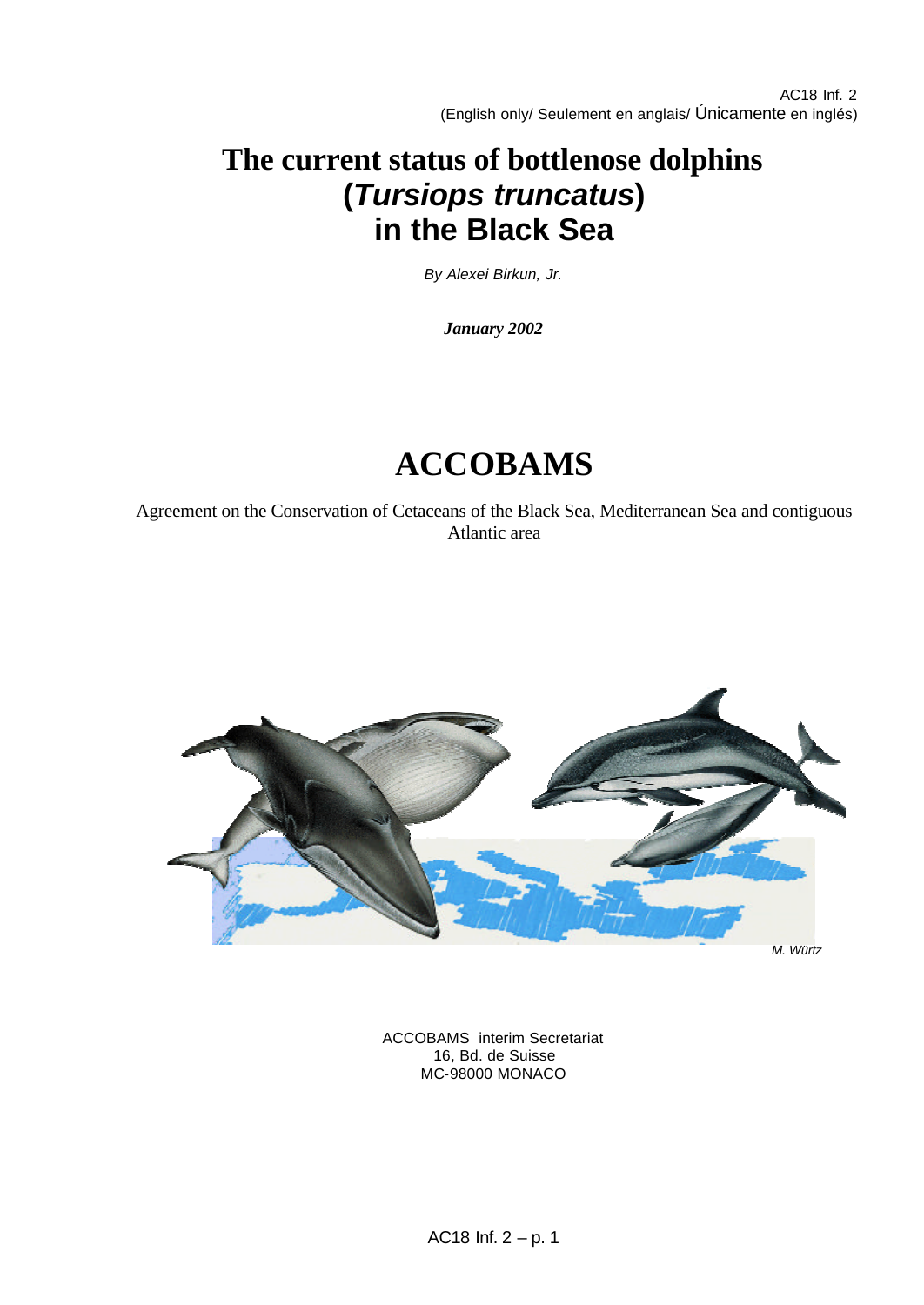#### **The current status of bottlenose dolphins (***Tursiops truncatus***) in the Black Sea**

#### *Alexei Birkun, Jr.*

Laboratory of Ecology and Experimental Pathology, S.I. Georgievsky Crimean State Medical University, Lenin Boulevard 5/7, Simferopol 95006, Ukraine; AlexeiBirkun@home.cris.net

#### **1 Introduction**

The Black Sea biodiversity in general and the fauna of Black Sea marine mammals in particular are rather confined owing to inherent peculiarities of this basin including the high degree of geographical isolation of the sea, its low water salinity and quite severe environment, as well as because of a large amount of hypoxic and anoxic waters below 100-250 m. Three species of cetaceans – the harbour porpoise (*Phocoena phocoena*), the short-beaked common dolphin (*Delphinus delphis*) and the common bottlenose dolphin (*Tursiops truncat us*) – and one pinniped species – the Mediterranean monk seal (*Monachus monachus* ) – crown the trophic pyramid of the Black Sea as top predators which have no natural enemies in this basin (Kleinenberg, 1956; Geptner *et al*., 1976; Jefferson *et al*., 1993).

In the last three decades, Black Sea biodiversity has been seriously damaged due to the humanassociated degradation of the sea proper and its drainage basin (Zaitsev and Mamaev, 1997). The species composition of most marine communities was modified with the explosive expansion of some organisms and the depression of many others. The Mediterranean monk seal has disappeared almost completely from the subregion (Kiraç and Savas, 1996; Öztürk, 1999). Black Sea dolphins and porpoises, drastically affected by commercial direct killing continued till the early 1980s, are exposed to modern anthropogenic threats which cause the deterioration of habitats, the depletion of food esources and adversely impact cetacean population health.

The bottlenose dolphin population is known as the smallest Black Sea cetacean population which is negatively influenced by various anthropogenic impacts (Klinowska, 1991; Birkun *et al*., 1992; Birkun and Krivokhizhin, 1996 b). This population is protected by long list of international and national legislative acts, but practically its conservation status is far from perfection. The aim of this review is a critical evaluation of existent knowledge on Black Sea bottlenose dolphins with special respect to their taxonomic position, distribution, abundance, important threats and survival potentialities.

#### **2 Taxonomy**

The bottlenose dolphin is a single representative of the genus *Tursiops* and one of two Delphinidae species in the Black Sea (Table 1). For the first time it was recorded in this basin under the name *Delphinus tursio* by Rathke (1837). Fifty-five years later, Ostroumov (1892) has confirmed its presence and attributed it to the species *Tursiops tursio* Fabricius. Then, within taxonomic revision of Black Sea cetacean fauna conducted by Barabasch-Nikiforov (1940), local bottlenose dolphin was designated as the subspecies *Tursiops truncatus ponticus*. The author compared his own research data (1,450 individuals and 19 skulls were measured) with few publications on the Atlantic bottlenose dolphin and, as a result, has adduced four morphological peculiarities as diagnostic markers of the Black Sea subspecies:

- (a) lesser body length (120-310 cm; 225 cm on average);
- (b) some difference in typical coloration;
- (c) short-cut beak with relatively more wide basis; and
- (d) lesser number of teeth (from 74 to 90 in both jaws).

|  | Table 1 - Taxonomic position of the Black Sea bottlenose dolphin |  |  |  |  |  |
|--|------------------------------------------------------------------|--|--|--|--|--|
|--|------------------------------------------------------------------|--|--|--|--|--|

|                 | Latin name                                  | English name                 |
|-----------------|---------------------------------------------|------------------------------|
| Order:          | Cetacea Linnaeus, 1758                      | Cetaceans                    |
| Suborder:       | Odontoceti Flower, 1867                     | <b>Toothed whales</b>        |
| Family:         | Delphinidae Gray, 1821                      | <b>Dolphins</b>              |
| Genus:          | <b>Tursiops</b> Gervais, 1855               | Bottlenose dolphins          |
| Species:        | <b>Tursiops truncatus</b> (Montagu, 1821)   | Common bottlenose dolphin    |
| Subspecies (?): | Tursiops truncatus ponticus Barabasch, 1940 | Black Sea bottlenose dolphin |

The proposed new taxonomic position of the Black Sea bottlenose dolphin immediately excited strong objections from some cetologists (e.g., Zalkin, 1941). Later, Kleinenberg (1956) has examined 21 skulls and 50 carcasses which were 155-310 cm long with the mean length of 275 and 233 cm in mature males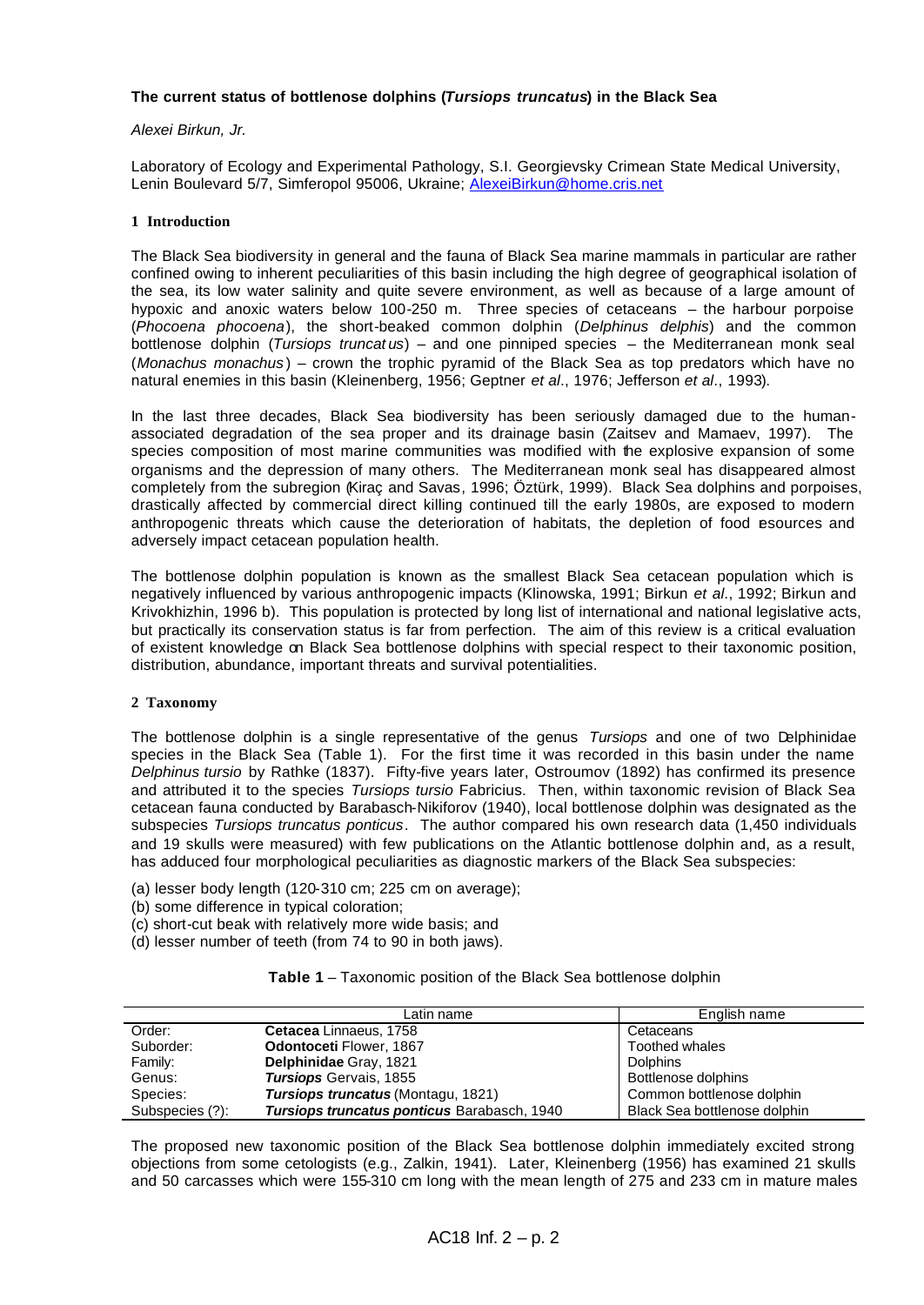and females, respectively. He strictly criticized the preceding standpoint (Barabasch-Nikiforov, 1940) and recognized above features (especially, coloration, beak measurements and teeth number) as insufficient and unreliable criteria for the subspecies determination. However, he measured only two skulls of bottlenose dolphins from other (unspecified) sea(s). Of course, that was not enough for accurate comparative morphometric investigation.

No indisputable evidence, supporting either Barabasch-Nikiforov's or Kleinenberg's viewpoint, was reported during last 45 years. Nevertheless, in spite of persistent unsolved controversy, existing *de jure*  and *de facto*, this animal is mentioned as the "rare endemic subspecies" in many publications belonging to subsequent authors originated mainly from the former USSR (Tomilin, 1957, 1983; Barabasch-Nikiforov, 1960; Geptner *et al.*, 1976; Anonymous, 1985; Birkun and Krivokhizhin, 1994; Sokolov and Romanenko, 1997).

Thus, precise genetic and biometric studies are needful to remove a vagueness of Black Sea bottlenose dolphin's taxonomic status. The use of subspecies name cannot be recommended unless and until it will be proved by certain data.

#### **3 Range states and common names**

Bottlenose dolphins inhabit territorial waters of all six Black Sea riparian countries (Petranu, 1997; Sokolov and Romanenko, 1997; Komakhidze and Mazmanidi, 1998; Konsulov, 1998; Zaitsev and Alexandrov, 1998; Öztürk, 1999) where they are known under following common names (Birkun *et al*., 1999 c):

- Bulgaria Afala;
- Georgia Afalina;
- Romania Afalin, Delfinul cu bot de sticla, Delfinul cu bot gros;
- Russia Afalina chernomorskaya, Butylkonosy del'fin, and (archaic) Nezarnak, Chornaya morskaya svinya [black porpoise], Ofalina, Afalin, Afelin;
- Turkey Afalina;
- Ukraine Afalina chornomors'ka.

# **4 Distribution and migrations**

#### **4.1 General layout**

Bottlenose dolphins can be found somewhere in the Black Sea coastal waters (Kleinenberg, 1956; Tomilin, 1957; Sal'nikov, 1967; Arsenyev *et al*., 1973; Geptner *et al.*, 1976; Arsenyev, 1980; *etc*.), and occasionally they occur far offshore in the more deep area (Morozova, 1981; Beaubrun, 1995; Mikhalev, 1996 b; Yaskin and Yukhov, 1997). For a long time they are known in the Turkish straits system (incl. the Bosphorus, Marmara Sea and Dardanelles) which connects the Black and Mediterranean Seas (Kleinenberg, 1956; Geptner *et al.*, 1976; Beaubrun, 1995; Öztürk and Öztürk, 1997). These cetaceans are common also in the Kerch Strait (Kleinenberg, 1956; Birkun and Krivokhizhin, 1998, 2000; Birkun *et al*., 2002), and sometimes they visit the Sea of Azov (Zalkin, 1940; Birkun *et al.*, 1997). Seldom cases were reported when Black Sea bottlenose dolphins entered fresh waters, e.g. the Danube delta (Police, 1930; cited after Tomilin, 1957). In 2000, a group of four animals was sighted in the Dnieper river at a distance of about 40 km above its estuary (S.M. Chorny, pers. comm.) – that is nearly 100 km from the proper sea.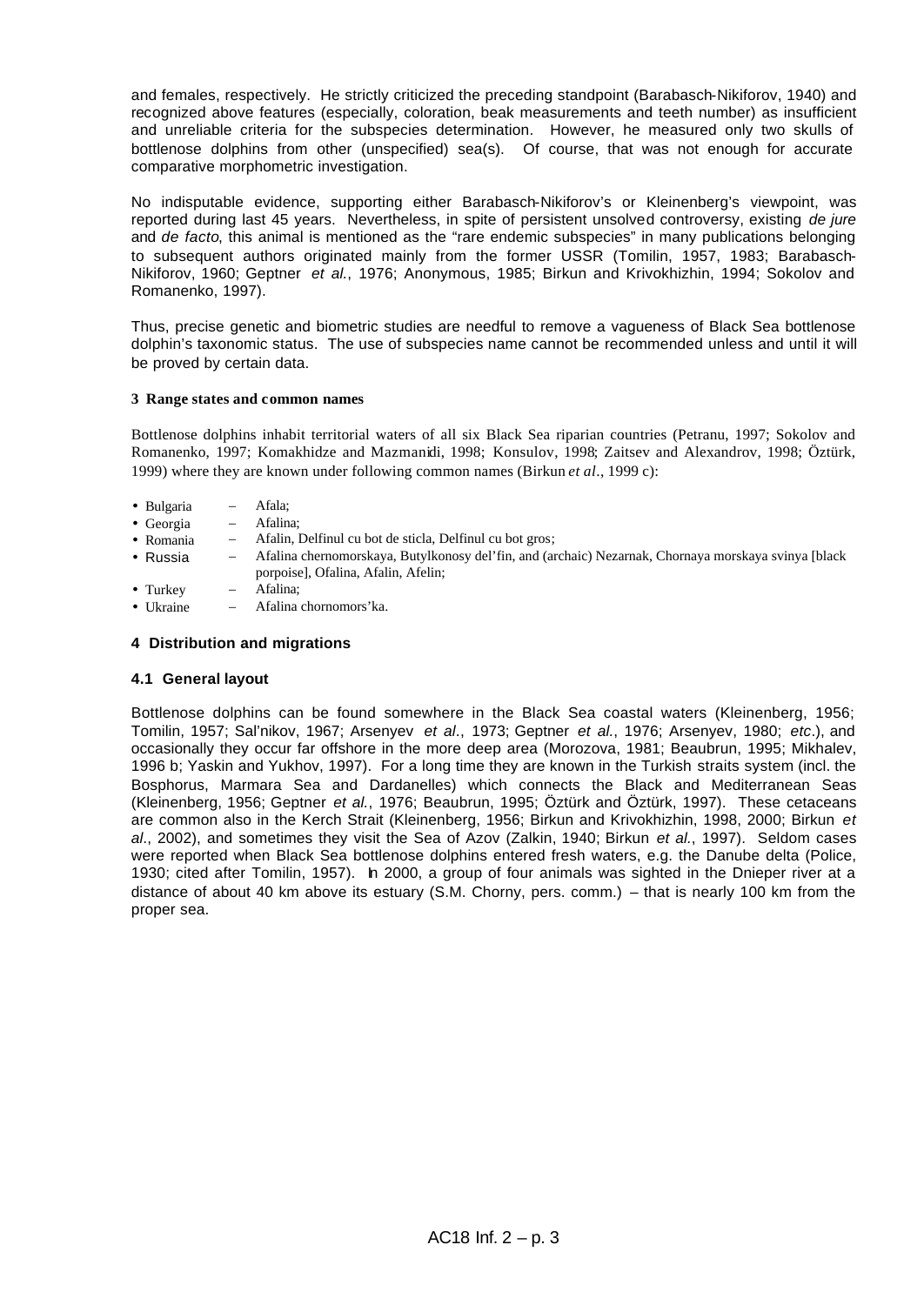# **4.2 Main habitat**

The circumlittoral waters over the shelf are the primary habitat of the Black Sea *T. truncatus*. During four boat surveys, carried out in 1985-1987 (Yaskin and Yukhov, 1997), most sightings (83.3-100%) were recorded in the places, which had a depth not more than 200 m (in the north part of the sea) or located within 5-mile-wide inshore stripe (in the east part of the sea) (Table 2). Unfortunately, the authors did not inform, were their observarion efforts equal in different zones (in particular, over the shelf, continental slope and deep-sea depression) or no?

|                  | Number of sightings (%) in the zones with various depth (in brackets) |                                               |                                                  |  |  |  |
|------------------|-----------------------------------------------------------------------|-----------------------------------------------|--------------------------------------------------|--|--|--|
| Term of boat     | <b>Waters</b><br>the I<br>over                                        | Waters over the continental slope             | Waters<br>the<br>deep-sea<br>over                |  |  |  |
| survey           | shelf mainly<br>(0-                                                   | $(0-2,000 \, \text{m})$ , with a bottom below | depression $(0-2,212 \text{ m}, \text{ with a})$ |  |  |  |
|                  | $200 \,\mathrm{m}$ )                                                  | $200 \,\mathrm{m}$                            | bottom below 2000 m)                             |  |  |  |
| July 1985        | 100.0                                                                 | 0.0                                           | 0.0                                              |  |  |  |
| <b>June 1986</b> | 98.8                                                                  | 1.2                                           | 0.0                                              |  |  |  |
| October 1986     | 83.3                                                                  | 16.7                                          | 0.0                                              |  |  |  |
| <b>June 1987</b> | 86.3                                                                  | 4.1                                           | 9.6                                              |  |  |  |
| On average       | 92.1                                                                  | 5.5                                           | 2.4                                              |  |  |  |

| <b>Table 2</b> – Number of sightings (%) of bottlenose dolphins in different zones |  |
|------------------------------------------------------------------------------------|--|
| of the Black Sea (after Yaskin and Yukhov, 1997)                                   |  |

The Black Sea shelf is significantly wide (up to 200-250 km) in the northwestern part of the sea with a depth varying from zero to 160 m (Vylkanov *et al*., 1983; Zaitsev and Mamaev, 1997; Readman *et al*., 1999). In other coastal areas the shelf strip has a similar depth, but considerably less width, from 0.5 to 50 km. Thus, only about one quarter (24-27%) of the sea area has a depth of less than 200 m. The shelf is slightly inclined offshore; its relief is composed of underwater valleys, canyons and terraces. Pebbles, gravel, sand, silt and rocks cover the bottom. The intimate attachment of bottlenose dolphins to the shelf area is stipulated by appropriate distribution of their preferable prey – benthic and nearshore pelagic fishes. The Black Sea is stratified into the superficial layer of oxygenated waters and the deeper column of anoxic waters saturated by high concentrations (0.2-9.6 mg/l) of poisonous hydrogen sulphide (Zaitsev and Mamaev, 1997; Aubrey *et al*., 1999). A transitional interlayer between those strata lies at a depth between 100 and 250 m. Thus, only the upper 10-13% of the water mass is suitable for the habitation of aerobic marine organisms, including those which constitute the dolphin's diet. Bottlenose dolphins can dive deeper than 100-250 m (Leatherwood and Reeves, 1990), but that is, probably, not typical for the Black Sea because the deep-sea "dead" zone does not represent any gastronomic interest for them.

# **4.3 Settled habitation**

There is no reliable information on the existence of resident dolphin schools, although groups and even large herds of foraging animals may stay in some places close to Crimean and Caucasian coasts for a few days to several months. In particular, annually from spring to autumn, bottlenose dolphins form compact accumulations near Tarkhankut peninsula of the Crimea (Zatevakhin and Bel'kovich, 1987, 1996; Bel'kovich and Zatevakhin, 1996) and also in the Kerch Strait and adjacent Black Sea area (Kleinenberg, 1956) with a peak of their presence in the Kerch Strait in June-July (Birkun and Krivokhizhin, 1998, 2000) (Fig. 1). Most sightings in the Bosphorus were recorded in May-June, while in the Marmara Sea – in October (Öztürk and Öztürk, 1997). Four separated accumulations of *T. truncatus* groups have been observed off the Crimea in June 1995, including the northwestern (around Tarkhankut peninsula), western (between capes Lukull and Khersones), southern (between capes Sarych and Ayudag) and southeastern (between capes Meganom and Ilyi) clusters (Birkun and Krivokhizhin, 2000). In summer 1997 and 1998, bottlenose dolphins were distributed mainly along the south and southeast Crimean coasts. Annual aggregation of dolphin schools during fall and early winter is typical for small delta-shaped area at the south extremity of the Crimea between Balaklava and Foros (Fig. 2).

# **4.4 Migrations**

Herds of several hundred animals follow each autumn from the east towards the south-west along the south coast of the Crimea (Birkun and Krivokhizhin, 1996 a, 2000) with their obvious intermediate stop in just mentioned triangle (Fig. 2). According to indirect data, other schools migrate at the same time to the same place from the west and northwest coasts of the peninsula. Such annual assembly of different groups can be utterly important for the sustenance of breeding harmony within Black Sea population. The reality of autumn migrations from the east to south-west has been confirmed by means of tagging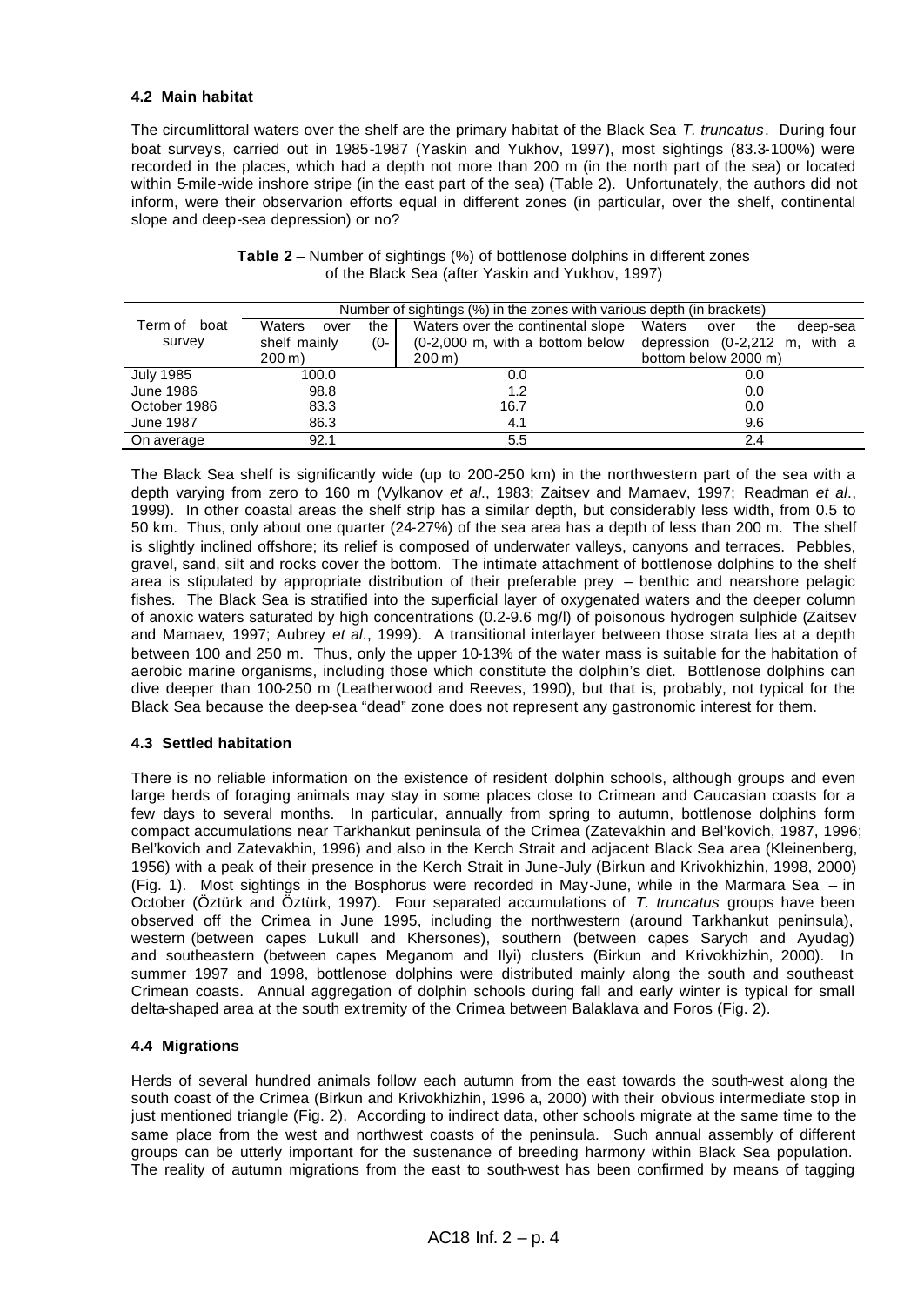experiment (Veit *et al*., 1997). Two individuals of the Black Sea bottlenose dolphin, the male and female, were released in the late August 1996 in Taman' Bay of the Kerch Strait, and dorsal fins of those animals were marked by the removing of dermal tissue in characteristic patterns. Two weeks later, both dolphins were sighted triply near Yalta, south Crimea, at a distance of more than 200 km from the release site. The marked animals were observed foraging within a larger group of relatives.



**Fig. 1** – The predominance of bottlenose dolphin sightings in the Strait of Kerch in summer according to results of boat survey conducted in June 1997 in the western part (Ukrainian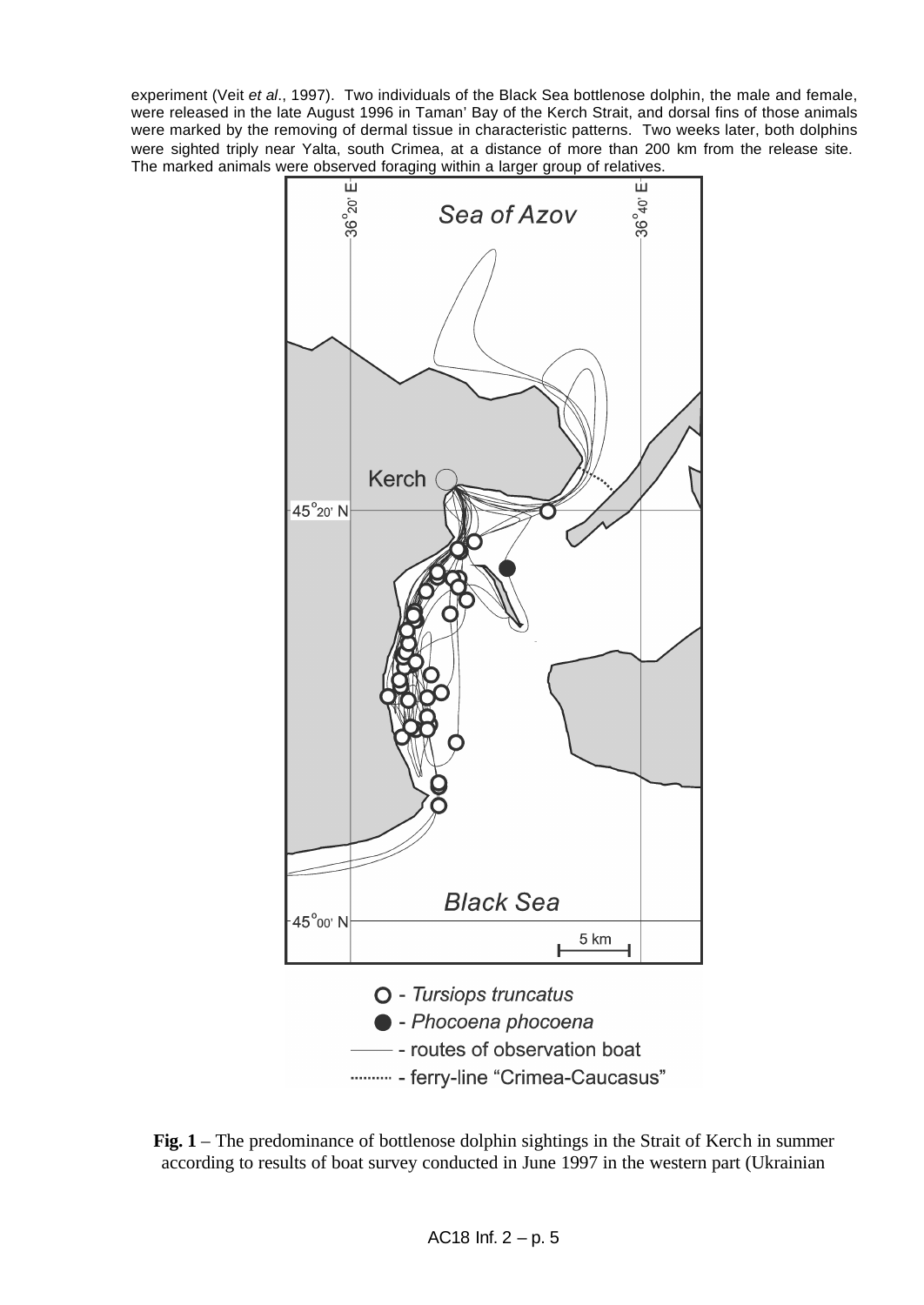waters) of the strait (after Birkun and Krivokhizhin, 1998).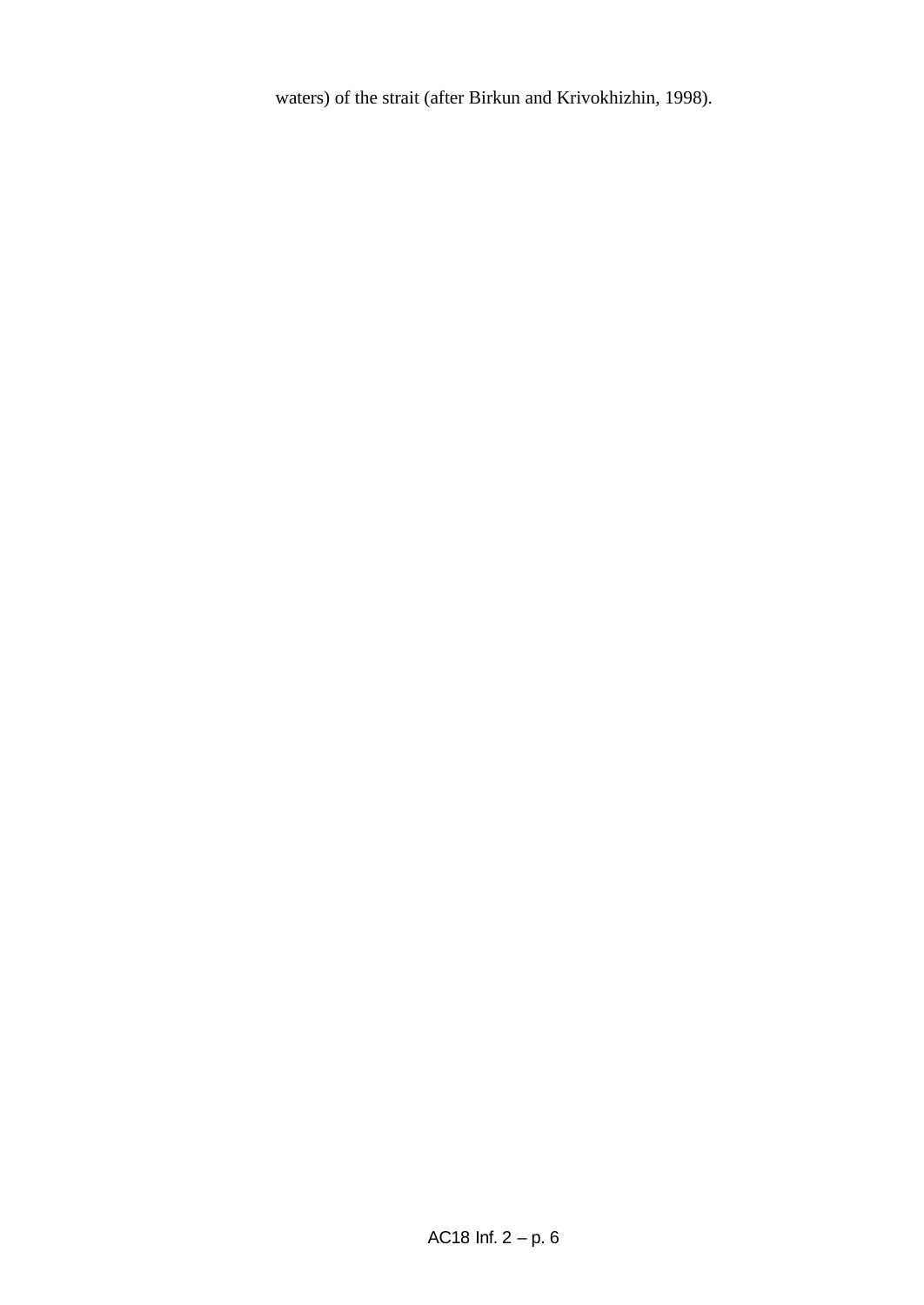

<sup>30'</sup> <sup>33°</sup>E<br>**Fig. 2** – The predominance of bottlenose dolphins (above) in comparison with harbour porpoises (below) in coastal waters off the south Crimea in August-December 1998. Tracklines of observation boat are shown; rough scale of cetacean group sizes is presented in the legend (after Birkun and Krivokhizhin, 2000).

AC18 Inf. 2 – p. 7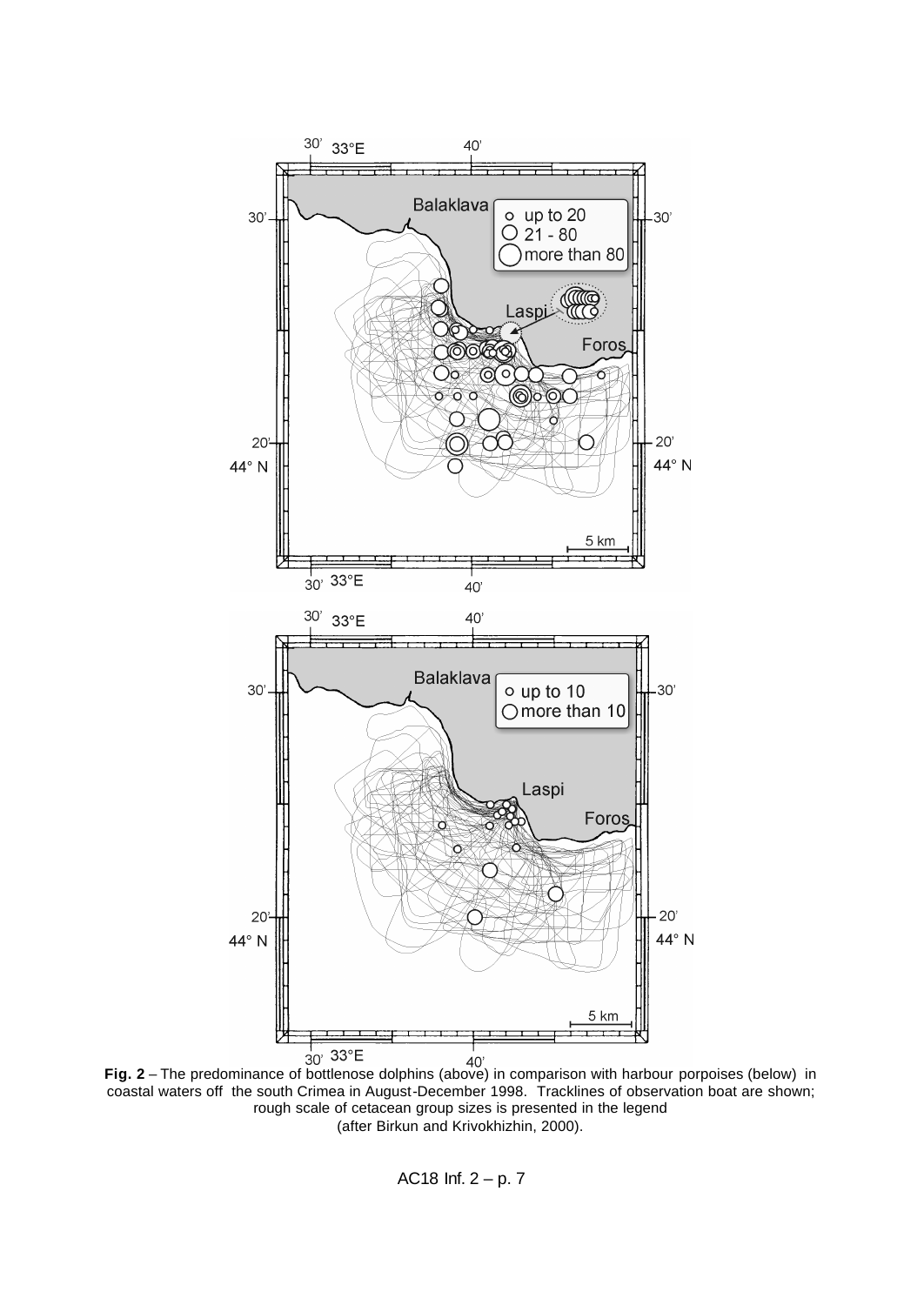Certainly, the distribution features and migratory routes should be studied more thoroughly, including, in particular, the Turkish straits system – the single path for probable genetic exchange between Black Sea and Mediterranean cetaceans. It looks like a paradox that until now there are no strict scientific proofs of any link (or its absence?) between these two neighbouring populations. Systematical sightings surveys, covering coastal waters during various seasons, are necessary as well as the collecting of photo-identification data and adio tagging/tracking of free rangering animals. The mapping of distribution patterns and migratory ways of basic prey species can also be helpful, taking into consideration a broadly circulating empiric thesis that general motion of Black Sea cetaceans is tightly bound with movements of their food sources (Kleinenberg, 1956).

# **5 Population estimates**

#### **5.1 Absolute abundance**

The bottlenose dolphin population usually is considered as the smallest in comparison with other cetacean populations in the Black Sea (Silantyev, 1903; Zalkin, 1940; Kleinenberg, 1956; Geptner *et al.*, 1976). In the 20th century the population has been reduced by mass direct killing managed for the dolphin-processing industry, however total number of taken animals remains unknown. Until now, there are no reliable scientific data on this population abundance. The estimates carried out in the former USSR in 1967-1974 (Zemsky and Yablokov, 1974) and in Turkey in 1987 (Çelikkale *et al.*, 1989) were discredited by the IWC Scientific Committee due to methodological blunders committed in observation schemes and statistic interpretation (Smith, 1982; Klinowska, 1991; Buckland *et al.*, 1992; IWC, 1992). The later Soviet estimates, which were produced in 1975-1993 (Mikhalev *et al.*, 1978; Yukhov *et al*., 1986; Sokolov *et al.*, 1990; Mikhalev, 1996 a; Yaskin and Yukhov, 1997) and not yet reviewed by the IWC Scientific Committee, demonstrate similar mistakes, namely the incorrect survey design and erroneous data treatment. Therefore, existent figures on absolute abundance of Black Sea bottlenose dolphin population (Table 3) have mainly historical significance (as published notes of how it was done), but cannot be recommended as the basic data for further comparisons and conclusions.

**Table 3** – Estimated absolute abundance of Black Sea bottlenose dolphin population

| Period              | Abundance<br>(no. of animals) | Reference                                       |
|---------------------|-------------------------------|-------------------------------------------------|
| Early 20th century  | 30,000-50,000                 | Bushuyev (2000)                                 |
| 1967-1974           | 85.000                        | IWC (1992) after Zemsky and Yablokov (1974)     |
| 1973                | 31.000                        | Zemsky (1975)                                   |
| 1976                | 56.000                        | Mikhalev et al. (1978)                          |
| <b>July 1983</b>    | $< 5,000-10,000$              | after Yukhov et al. (1986)*                     |
| April and July 1987 | 67.257                        | after Çelikkale et al. (1989)**                 |
| 1985-1987           | $7,000\pm3,000$               | Sokolov et al. (1990); Yaskin and Yukhov (1997) |

\* Between 55,000 and 60,000 cetaceans, including nearly 50,000 common dolphins (*Delphinus delphis*), were estimated for the entire Black Sea area. Consequently, the overall number of bottlenose dolphins and harbour porpoises did not exceed 5,000-10,000 animals.

\*\* A total of 454,440 individuals was estimated for all three Black Sea cetacean populations (*D. delphis*,  *T. truncatus* and *P. phocoena*) taken together, and a share of bottlenose dolphins constituted 14.8%.

# **5.2 Local stocks**

It is testified that Black Sea bottlenose dolphin population is divided into several quite distinctly separated herds, and each herd consists of 60-150 animals (Bel'kovich, 1996).

The most investigated herd ("local population") occupies during warm season an area of 800 km<sup>2</sup> close to the Tarkhankut peninsula (northwest Crimea), between Bakal Spit and Lake Donuzlav (Zatevakhin and Bel'kovich, 1987, 1996; Bel'kovich and Zatevakhin, 1996). According to results of two aerial surveys, carried out with a three-year interval in the 1980s, this socially independent herd included from 104 to 112 individuals. Meantime, according to land -based observations during five field seasons, the size of this community averaged 69 dolphins with a maximum of 98 animals. From spring to autumn the Tarkhankut herd composed of several smaller dolphin groups with a mean group size of about six individuals (from 4.0 to 8.2 animals on average in different years) and a maximum group size of 42 individuals (Zatevakhin and Bel'kovich, 1987).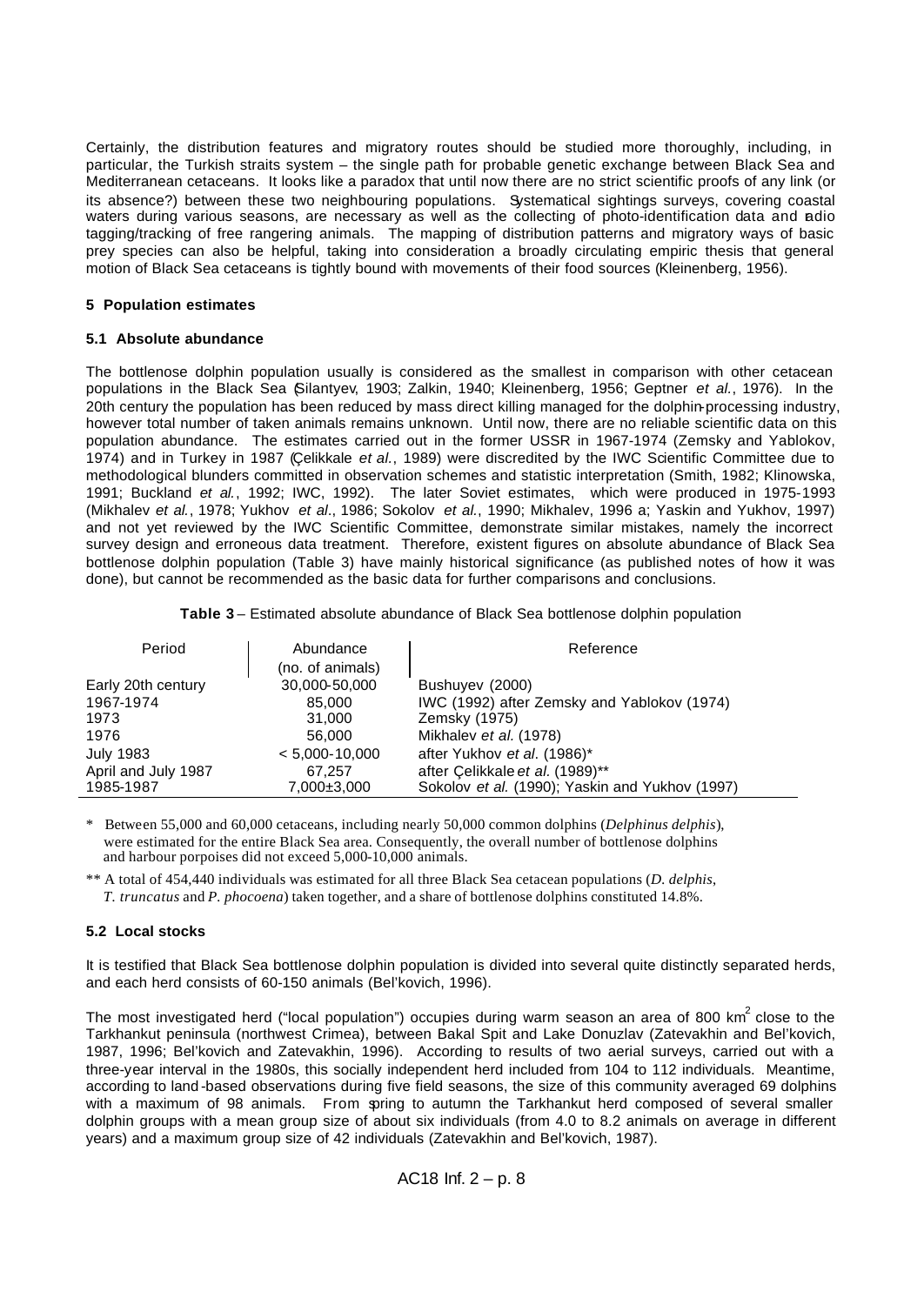Line transect aerial survey, conducted in July 2001 (Birkun *et al*., 2002), has revealed a herd of bottlenose dolphins (13 sightings; 33 individuals) in the Strait of Kerch (890 km<sup>2</sup>), and no cetaceans of this species were found in the Sea of Azov. Dolphins were distributed in the north and mid thirds of the strait including shallow Taman' Bay. The minimum uncorrected abundance estimate of the Kerch herd came to 91 individuals. At the same time, harbour porpoises were recorded in the north half of the strait (7 sightings; 12 individuals) and in the Azov Sea proper (78 sightings; 110 individuals); their minimum uncorrected abundance estimates were evaluated as follows: 46 and 2,417 animals in the strait and sea, respectively. Earlier, in 1997, bottlenose dolphins were recorded in the Kerch Strait almost every month (except January and December) from local ferry line between the Crimea and Caucasus and by voluntary observers: the single animals constituted 17%, small groups (2-10 individuals) – 74%, and medium-sized schools (11-20 individuals) – 9% of all sightings registered; besides, groups from three to approximately 100 animals were recorded in the strait by boat survey conducted that year in June (Birkun and Krivokhizhin, 1998).

In coastal waters close to the south extremity of the Crimea (between Balaklava and Foros; Fig. 2) the mean size of bottlenose dolphins groups came to 48-54 individuals in August and to 36-44 animals in September 1998, while the largest groups consisted of 150-200 dolphins (Birkun and Krivokhizhin, 2000).

# **5.3 Relative abundance**

During past century the abundance ratio between two inshore species of Black Sea cetaceans has been considered as an axiom: the harbour porpoise is a predominant form while the bottlenose dolphin represents a minority (e.g. Kleinenberg, 1956; Geptner *et al*., 1976). Some sightings surveys, which confirmed this maxim, were carried out 14-16 years ago in the USSR and Turkey. A total of 261 bottlenose dolphins and 787 harbour porpoises (1:3) were recorded in 1985-1987 within five boat surveys in the north and east parts of the Black Sea from Odessa to Batumi (Yaskin and Yukhov, 1997). Similar ratio – 14.8% of bottlenose dolphins and 52.7% of harbour porpoises (1:3.6) – was estimated in 1987 for a 58<sup>+</sup>km-wide strip along the entire south coast of the sea (Çelikkale *et al*., 1989).

In 1990-1999 period, 397 primary records of cetacean sightings were collected in coastal (20 -60 km wide) Black Sea area surrounding Crimean peninsula from Karkinitsky Bay to the Kerch Strait (Birkun and Krivokhizhin, 2000; Birkun *et al*., 2001). Special observations were carried out in June 1995, June 1997, June-July and September 1998 by means of sailing and motor yachts which covered distances from 255 to 934 km (10,371 km in total). It was shown that in 1997 and 1998 there was prominent growth (more than in five times) of bottlenose dolphin's abundance index in comparison with 1995. Meantime, the level of harbour porposes presence demonstrated an expressive decline in 1998 after temporal elevation in 1997. So, the ratio between bottlenose dolphin's and harbour porpoise's abundance indices performed a trend toward clear prevalence of bottlenose dolphins: 1995 – 0.8:1; 1997 – 0.9:1; June-July 1998 – 6.8:1; September 1998 – 12.9:1. The difference between last two figures can be explained by annual autumn accumulation of bottlenose dolphins in the waters closed to the south extremity of the Crimea, between Balaklava and Foros (Fig. 2). Regular patrolling of that area in September-October 1997 and August-December 1998 confirmed the undoubted predominance of bottlenose dolphin abundance in comparison with harbour porpoise one (Fig. 3). As it was mentioned above, the *Tursiops* herds of hundreds animals migrate every fall to this relatively small area from the eastern and, probably, other parts of the Black Sea. On the other hand, mass incidental mortality in bottom-set gill nets is the most obvious cause of marked decrease of harbour porpoises number (Birkun *et al*., 2000) .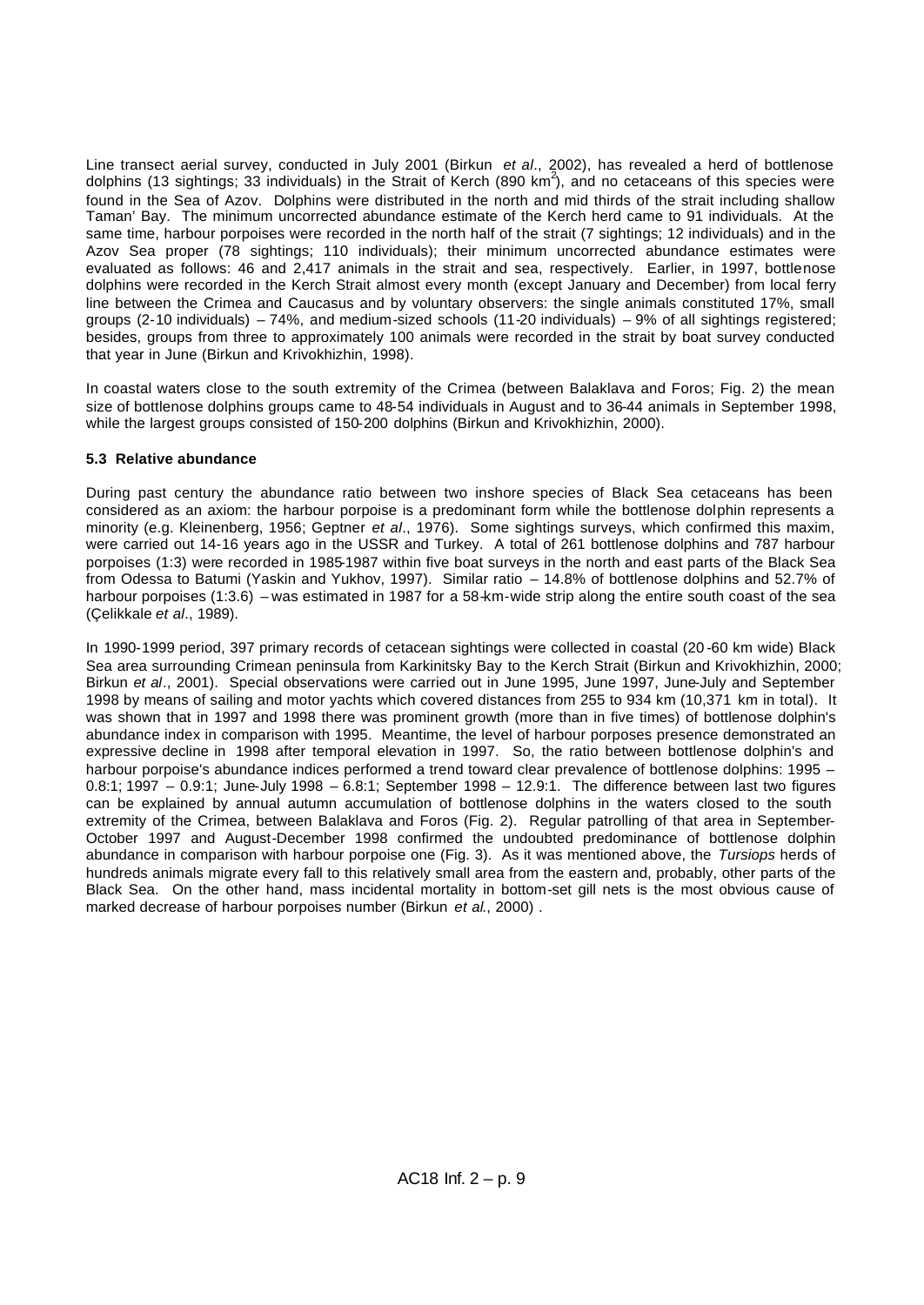



No recent data are available on relative abundance of cetaceans in other parts of the subregion as well as in Black Sea waters off the Crimea from January to May inclusive. Thus, for the moment the predominance of bottlenose dolphins in comparison with harbour porpoises should be cons idered as an appearance which is typical for Black Sea shelf area along the Crimean coast from June to December only.

#### **6 Selected aspects of biology**

#### **6.1 Reproduction**

Black Sea bottlenose dolphins are cetaceans with a relatively long life span (perhaps, 25-30 years or more) and low fertility (Tomilin, 1957; Geptner *et al*., 1976). Females become mature earlier (after 5-6, maximum 12 years) than males (8-12 years). Sexual behaviour can be observed during the whole year with a peak in spring-early summer. The ovulatory season (maximum five spontaneous ovulations) is extended from March to October with a peak in June; the highest concentrations of testosterone in males were recorded in July and the lowest – in January (Ozharovskaya, 1997). The 12 -month-long gestation periods take turns with barren intervals continuing from 2-3 to six years (Tomilin, 1957), but in captive females the reproductive cycle did not exceed two years (Ozharovskaya, 1997). The parturition results usually in one calf. Lactation period varies from four months to over 1.5 year. Mentioned peculiarities of reproduction (low fertility rate with prolonged barren intervals) seem to be basic natural limitation of bottlenose dolphin population growth. It is supposed that one female during her life can produce not more than eight calves (Tomilin, 1984; cited after Ozharovskaya, 1997).

# **6.2 Nutrition**

Bottlenose dolphins are piscivorous predators. Benthic and pelagic fishes, both small and big, represent suitable prey. 14 fish species have been recorded as a prey of Black Sea bottlenose dolphins off the Crimean and Caucasian coasts (Table 4). Black Sea scad and shad are also mentioned in some publications (Birkun *et al*., 1999 c).

> **Table 4** – Target fish species of Black Sea bottlenose dolphins and their importance for the cetaceans and commercial fisheries: P – primary, S – secondary and U – undefined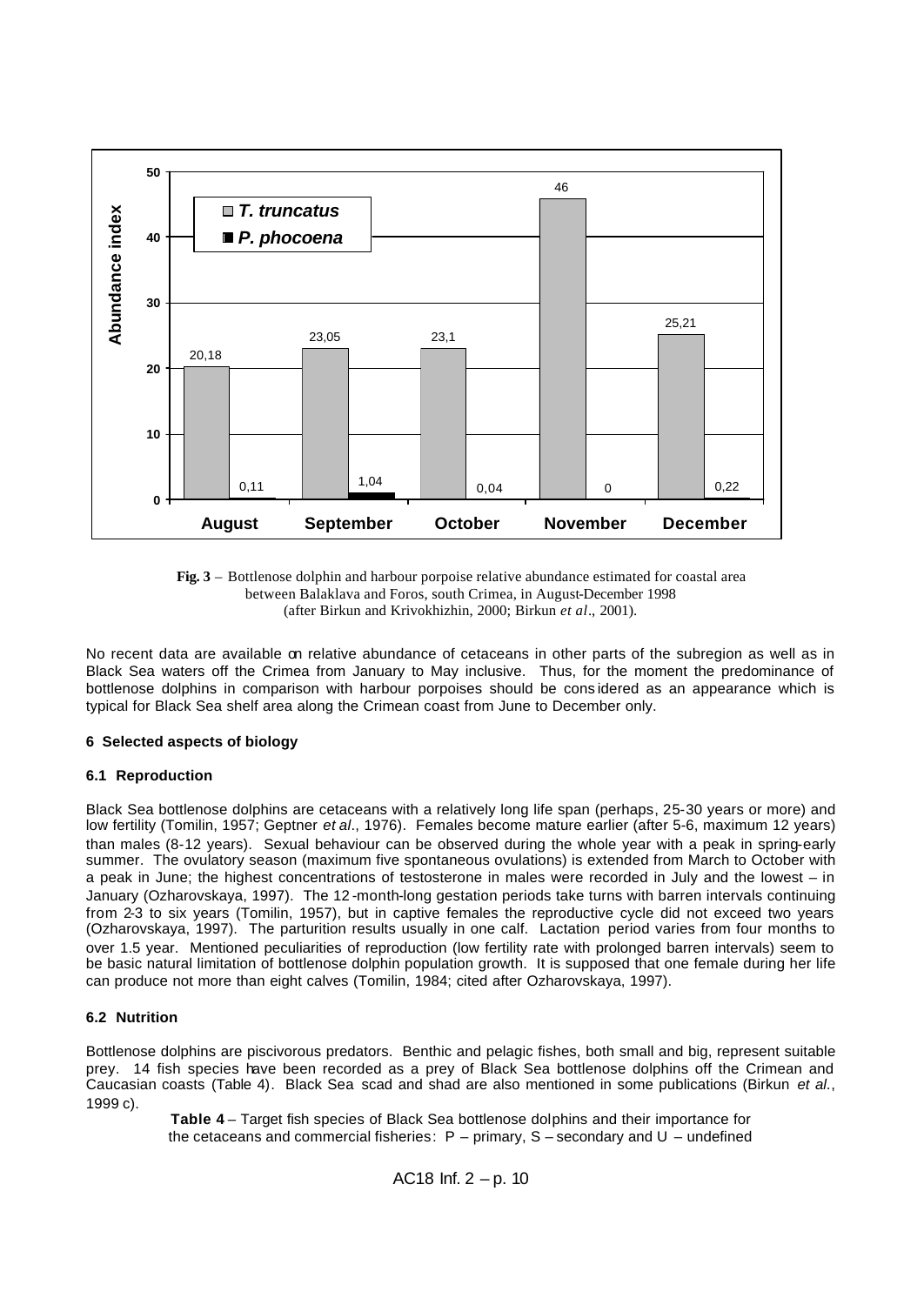| Fish species                             | Bottlenose dolphins    | <b>Fisheries</b> |
|------------------------------------------|------------------------|------------------|
| Whiting, Merlangius merlangus euxinus    | $P^b$ , $S^a$          |                  |
| Black Sea turbot, Psetta maeotica        | $\mathbf{p}$ a, b      |                  |
| Thornback ray, Raja clavata              | $P^a$ , S <sup>b</sup> |                  |
| Mullets, Lisa aurata et L. saliens       | $P^c$ , $S^{a, b}$     |                  |
| Grey mullet, Mugil cephalus              | $P^c$ , $S^{a, b}$     |                  |
| Far-east mullet, Mugil so-inv            | P <sup>d</sup>         |                  |
| Anchovy, Engraulis encrasicolus ponticus | $S^{a, b, c}$          |                  |
| Red mullet, Mullus barbatus ponticus     | $S^{a, b}$             |                  |
| Bonito, Sarda sarda                      | $S^{a, b}$             |                  |
| Zander, Lucioperca lucioperca            | S <sup>a</sup>         |                  |
| Bream, Abramis brama                     | S <sup>a</sup>         |                  |
| Sea scorpion, Scorpaena porcus           | $S^{a, b}$             |                  |
| Corb, Umbrina cirrhosa                   | $S^{\,b}$              |                  |

 $a - Zalkin (1940);$ 

 $\text{d}$  – Krivokhizhin *et al.* (2000);

 $<sup>b</sup>$ – Kleinenberg (1956);</sup>  $\degree$  – Tomilin (1957);

– according to Prodanov *et al*. (1997), with additions.

In recent years the acclimatized Far East mullet (*Mugil so-iuy*) has became probably the preferred prey causing bottlenose dolphin stock migrations off the Crimea (Birkun and Krivokhizhin, 2000).

# **7 Important threats**

In the past, commercial killing was the main human activity affected the population, although a share of bottlenose dolphins in catches was usually less than common dolphins and harbour porpoises. Nowadays, the most important man-made threats are presented by habitat degradation, disturbance and incidental capture in fishing gear. Since the mid 1960s hundreds of animals were taken alive in the USSR and Romania for military, commercial and scientific needs. The Russian Federation and Ukraine are continuing that practice in their waters. Natural diseases also play certain role in the limitation of Black Sea bottlenose dolphins abundance.

# **7.1 Direct killing**

The dolphin processing industry, based on the mass direct killing of small cetaceans (common dolphins, harbour porpoises and bottlenose dolphins), took place in all Black Sea riparian countries (Silantyev, 1903; Kleinenberg, 1956; Nikolov, 1963; Danilevsky and Tyutyunnikov, 1968; Berkes, 1977; Dima and Vasiliu, 1992; Yel *et al*., 1996; *etc*.). It was banned in the former USSR (present Georgia, Russia and Ukraine), Bulgaria and Romania in 1966, and since 1983 – in Turkey. Purse-seining and shooting were the two principal methods used in Black Sea cetacean fisheries.

In the 19th century cetaceans were killed almost exceptionally for the oil obtained by the melting of their fat and sold as the lamp-oil for home lighting (Silantyev, 1903). In the 20th century, in the Soviet Union the dolphin oil found new application in the pharmaceutics as the raw material for vitamin-D-containing medicines and in the tanning industry as the currier's oil; it was used also for the manufacturing of paint, varnish, soap, engine and lubricating oil; the muscles were used for tinned meat and sausages, the skin for leather goods, and the residues of cetacean carcasses were utilized for the production of "fish" meal, bone fertilizer and glue (Kleinenberg, 1956; Tomilin, 1957). The lubricating oils, "Delfinol" vitaminous remedy, shoe polish, leather and dried meat were produced in Bulgaria (Tsvetkov and Boyev, 1983). The main products of Turkish dolphin fisheries were the oil and meal for poultry feed (Berkes, 1977; Yel *et al*., 1996; Öztürk, 1999).

The precise number of Black Sea cetaceans killed and processed in the 19th and 20th centuries is unknown. In the 20th century in the former Russian Empire and then in the USSR it undoubtedly exceeded 1.5 million animals of all three species, while other Black Sea states together probably killed about four to five million (Birkun *et al*., 1992; Birkun and Krivokhizhin, 1996 b). It is commonly acknowledged that the Black Sea cetacean populations were strongly reduced by the fishery (Zemsky and Yablokov, 1974; Smith, 1982; Klinowska, 1991), and that perhaps they did not recover until now (Birkun and Krivokhizhin, 2001). A lack of reliable population estimates (Smith, 1982; Buckland *et al*., 1992; IWC, 1992 ) does not allow to confirm or reject this as sumption.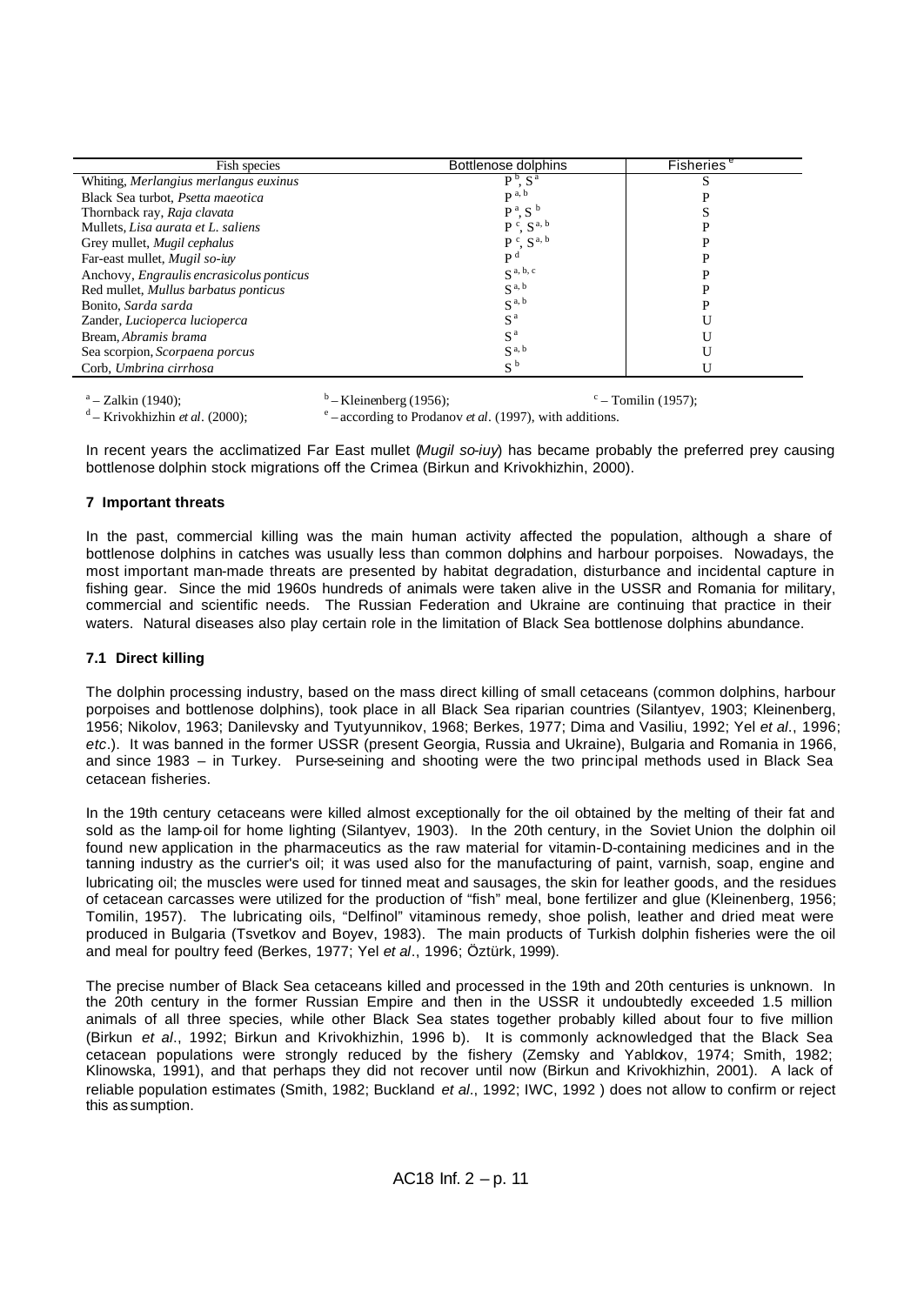The statistics of Black Sea cetacean fisheries were usually expressed as total weight or total numbers in the catch without species differentiation. However, since the 19th century the bottlenose dolphin was known as the most rare prey in the Tsarist Russia and USSR, while the common dolphin represented a main target species, and the harbour porpoise had an intermediate commercial importance (Silantyev, 1903; Kleinenberg, 1956). According to Bodrov *et al*. (1958), a total of 1,201,803 individuals of all three Black Sea cetacean species were killed and processed in the Soviet Union from 1931 to 1957. It was calculated also that within the same period (between the early 1930s and mid 1950s) the average proportion of the three species in the Soviet harvest was: one bottlenose dolphin (0.5%) per 10 harbour porpoises (4.7%) per 200 common dolphins (94.8%) (Zalkin, 1940; Kleinenberg, 1956). Thus, the number of bottlenose dolphins, processed in the USSR during above 27 years (1931-1957), can be roughly estimated as a little more than 6,000 individuals. This figure seems to be very dubious (vastly undervalued) because of only one, but significant fact: in spring 1946, over 3,000 bottlenose dolphins (i.e. more than 50% of just mentioned total) were caught during one day (!) in one place close to the south Crimea (Kleinenberg, 1956; page 74).

In the late 1950s -early 1960s the common dolphin fraction began to decrease (80-90%) in the Soviet catches, and harbour porpoises became the numerically dominant in 1964-1966 (Danilevsky and Tyutyunnikov, 1968). According to these authors, a similar inversion of species composition occurred at the same time in Bulgaria. Nevertheless, a number of killed bottlenose dolphins sometimes was very high and even predominant in comparison with other species. For example, in 1961, the Bulgarian cetacean fishery was concentrated almost exceptionally on *T. truncatus* and caught about 13,000 individuals (Nikolov, 1963). The sex ratio of 53 bottlenose dolphins, examined in April 1966 at the Novorossiysk dolphin processing factory, was almost 1:1 (27 males and 26 females); pregnant and lactating females constituted 63% and 7.4%, respectively, of all females examined (Danilevsky and Tyutyunnikov, 1968).

From 1976 to the early 1980s the Turkish harvest consisted mainly of harbour porpoises (80%) with a relatively small quantitiy of bottlenose dolphins (2-3%) (IWC, 1983; Klinowska, 1991).

No dependable information on intentional killing of wild Black Sea bottlenose dolphins is available since the ban of cetacean fisheries in 1983. Unlawful direct take of dolphins seems to be limited by the lack of adequate market in the riparian countries, but *a priori* it is still possible in some cases of conflict interaction between marine mammals and coastal fisheries (see 7.4). In some Black Sea countries the intentional killing was replaced by the premeditated live capture of bottlenose dolphins for dolphinaria (see 7.5).

#### **7.2 Habitat degradation**

The habitat of Black Sea *T. truncatus* is used by humans for shipping, fishing, mineral exploitation, tourism, recreation, military exercises and waste disposal (Vylkanov *et al*., 1983; Bilyavsky *et al*., 1998; Kerestecioglu *et al*., 1998; Tuncer *et al*., 1998). Besides, coastal area and drainage basin are under a pressure from urban development, industry, hydro- and nuclear energetics, agriculture and land-improvement. Numerous anthropogenic threats responsible for bottlenose dolphins' habitat degradation can be assembled into three principal groups:

- various kinds of pollution;
- physical modification of the seabed; and
- irretrievable take of natural wealth including the (over)exploitation of marine living resources.

# **7.2.1 Pollution**

Irrespective of sources, anthropogenic pollution of the Black Sea is subdivided into (Black Sea Transboundary Diagnostic Analysis, 1997; Mee and Topping, 1999):

(a) contamination related to various chemical substances (nutrients, crude oil and petroleum products, persistent synthetic pollutants and trace elements);

(b) radioactive contamination;

(c) pollution by solid wastes;

(d) biological pollution including microbial contamination and introduction of alien species of marine organisms; and

(f) acoustic pollution.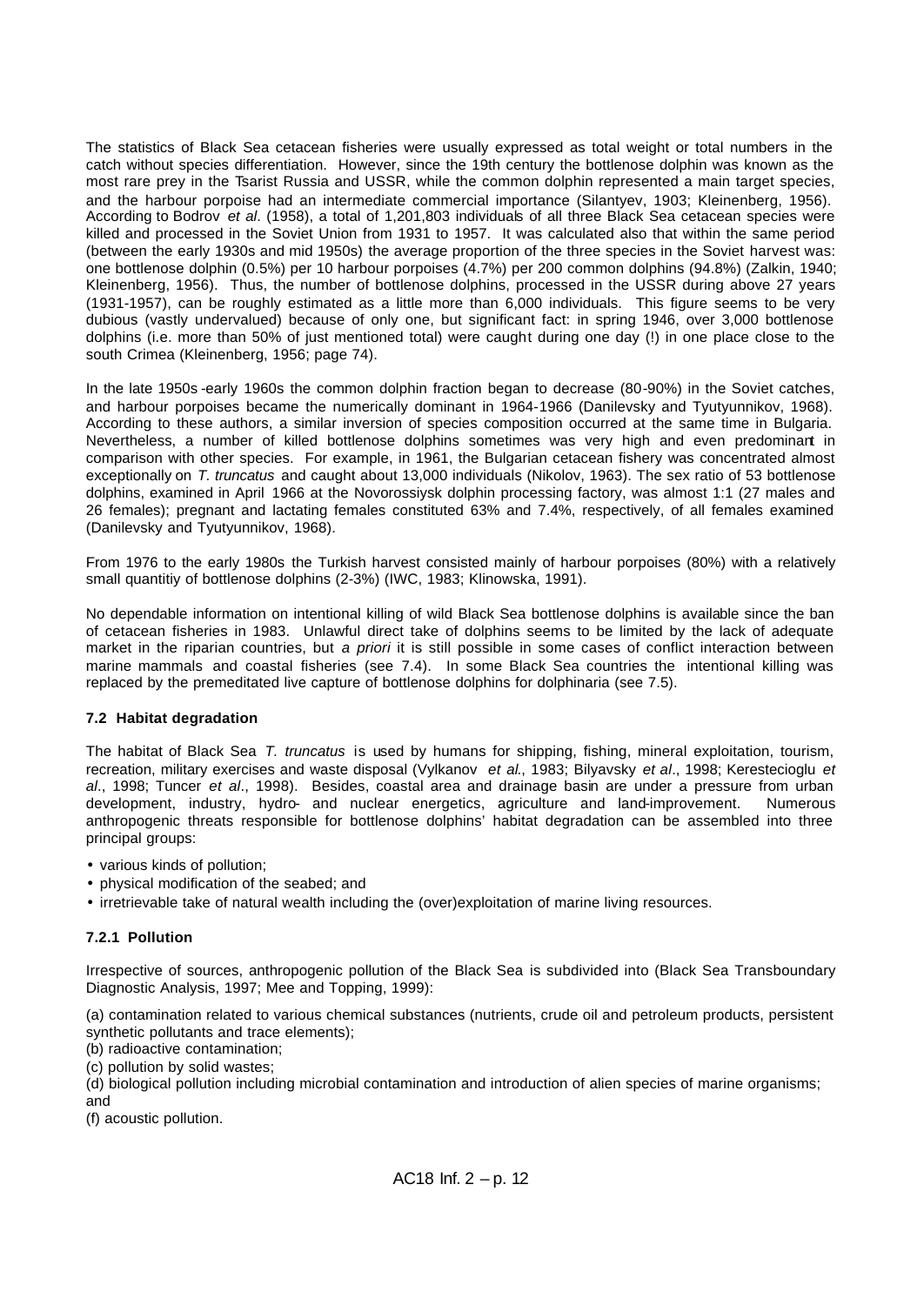The effects of pollution on Black Sea bottlenose dolphins are studied poorly yet, and speculations around this problem usually look like an idle talk.

**7.2.1.1 Nutrient pollution** The Black Sea is utterly polluted by organic matter and inorganic nutrients originating from agriculture, animal husbandry, domestic and industrial sewage, *etc*. The excessive loading of sea water with nitrogen - and phosphorus-containing substances is considered as a primary cause of the decline of the shelf ecosystems (Zaitsev, 1993; Mee and Topping, 1999) which are crowned by inshore top predators including bottlenose dolphins. A large share of nutrients is contributed to the sea by rivers. The peak of nutrient inputs has been observed in the 1970s and 1980s (Zaitsev and Mamaev, 1997). Huge inputs of nutrients are causing the eutrophication of shallow waters mainly in the northwestern Black Sea shelf area. This phenomenon includes the production of algal and zooplanktonic blooms; decline of water transparency; oxygen deficiency in the near-bottom water layer; disappearance of benthic phytocenoses at a depth below 10 m; mass mortalities of benthic fishes and invertebrates with associated widespread decay of their remains and seaweed residues (Zaitsev and Mamaev, 1997). Fish mass mortality events occur in the Black Sea since the late 1960s; blooms of dinoflagellates became annual since the early 1970s. The areas of eutrophication in the northwestern Black Sea expanded from 3,500 km<sup>2</sup> in 1973 to 40,000 km<sup>2</sup> in 1990 (Zaitsev, 1993). Finally, the "hyperfertilization" of sea water has resulted in widespread decline of biodiversity (Zaitsev, 1999). The assumed cetaceans-applied effects of the nutrient pollution include the diminution of forage areas and the depletion of benthic food resources. Both these effects could be stressful for bottlenose dolphins which consume benthic fishes. Besides, the fertilized water represents a growth medium for potentially pathogenic bacteria (see 7.2.1.7 and 7.6.2) and for toxin-producing planktonic species whose toxins may be accumulated in cetacean prey.

**7.2.1.2 Oil pollution** in the Black Sea is concentrated predominantly in the coastal area around river mouths, sewerage outfalls, harbour and industrial installations. Accidental and operational spillage of oil and petroleum products from ves sels contributes to the pollution in both inshore and offshore areas. According to incomplete data presented in the Black Sea Transboundary Diagnostic Analysis (1997), about 111,000 tn of oil are discharged into the Black Sea every year. The Danube's outflow values (53,300 tn/year) come to a half of the estimated total annual load. Significant concentrations of total petroleum hydrocarbons and products of oil degradation were detected in sea water and sediments near the Danube delta, close to the ports of Sevastopol, Ilyichevsk, Odessa, Kerch, Sochi, Varna and in the Prebosphoric area (Bayona *et al*., 1999; Mikhailov, 1999; Readman *et al*., 1999). Oil pollution induces deterioration of coastal marine ecosystems and affects the neuston superficial layer (Zaitsev and Mamaev, 1997) causing the elimination of eggs and larvae of fishes (incl. different mullet species and anchovy) which constitute a considerable part of bottlenose dolphin's diet.

**7.2.1.3 Persistent organic pollutants** Important synthetic pollut ants are represented in the Black Sea by organohalogens: DDT and its derivatives (DDD, DDE), polychlorinated biphenils (PCBs), hexachlorohexanes (HCHs), hexachlorobenzene (HCB), chlordanes, butyltin compounds, heptachlor, heptachlor epoxide, aldrin, dieldrin, endrin, methoxychlor, and mirex which enter the sea mainly from agriculture, industry and municipal sewage. Although there is no evidence of widespread contamination of the sea by these substances, their levels in sea water and sediments sampled in some coastal areas (near Danube delta, Odessa, Sevastopol, Sochi, close to the Bosphorus and in the Kerch Strait) appear to be quite high (Mikhailov, 1999; Readman *et al*., 1999). The latter publication presents the ranking of organohalogen concentrations in Black Sea surficial sediments as follows: DDTs > HCHs > PCBs > HCB > cyclodienes. A similar ranking has been earlier reported for Black Sea fishes and harbour porpoises (Tanabe *et al*., 1997). The low DDE/DDT values combined with relatively high concentrations indicate current, certainly illegal DDT usage around the Black Sea (Readman *et al*., 1999). Persistent organic pollutants are lipophilic and liable to bioaccumulation in food webs attaining maximal concentrations in the fat of top predators including marine mammals. To date the contamination of Black Sea bottlenose dolphins is known worse (samples from six animals were studied; Table 5) than that of harbour porpoises. Bottlenose dolphins probably appear to accumulate higher concentrations of DDTs, HCHs and HCB in their blubber than common dolphins, but lower ones in comparison with harbour porpoises (Birkun *et al*., 1992, 1993). Bottlenose dolphins also accumulate in their tissues (blubber, muscle, liver and kidney were sampled) PCBs, heptachlor, heptachlor epoxide, aldrin, dieldrin, endrin, methoxychlor and mirex (BLASDOL, 1999).

**7.2.1.4 Trace elements** Contamination by trace elements, including heavy metals, is not a basin-wide problem in the Black Sea but in some coastal areas the surface sediments reveal increased inputs of chromium, lead, copper, zinc, vanadium, cadmium, cobalt, nickel, arsenic, mercury, iron, and manganese (Readman *et al*., 1999; Windom *et al*., 1999). The known hot spots of contamination are the outlets of Danube and Dniester rivers, the areas near Odessa, Sevastopol, Yalta and Sochi cities, the Strait of Kerch and the area near the Bosphorus. Elevated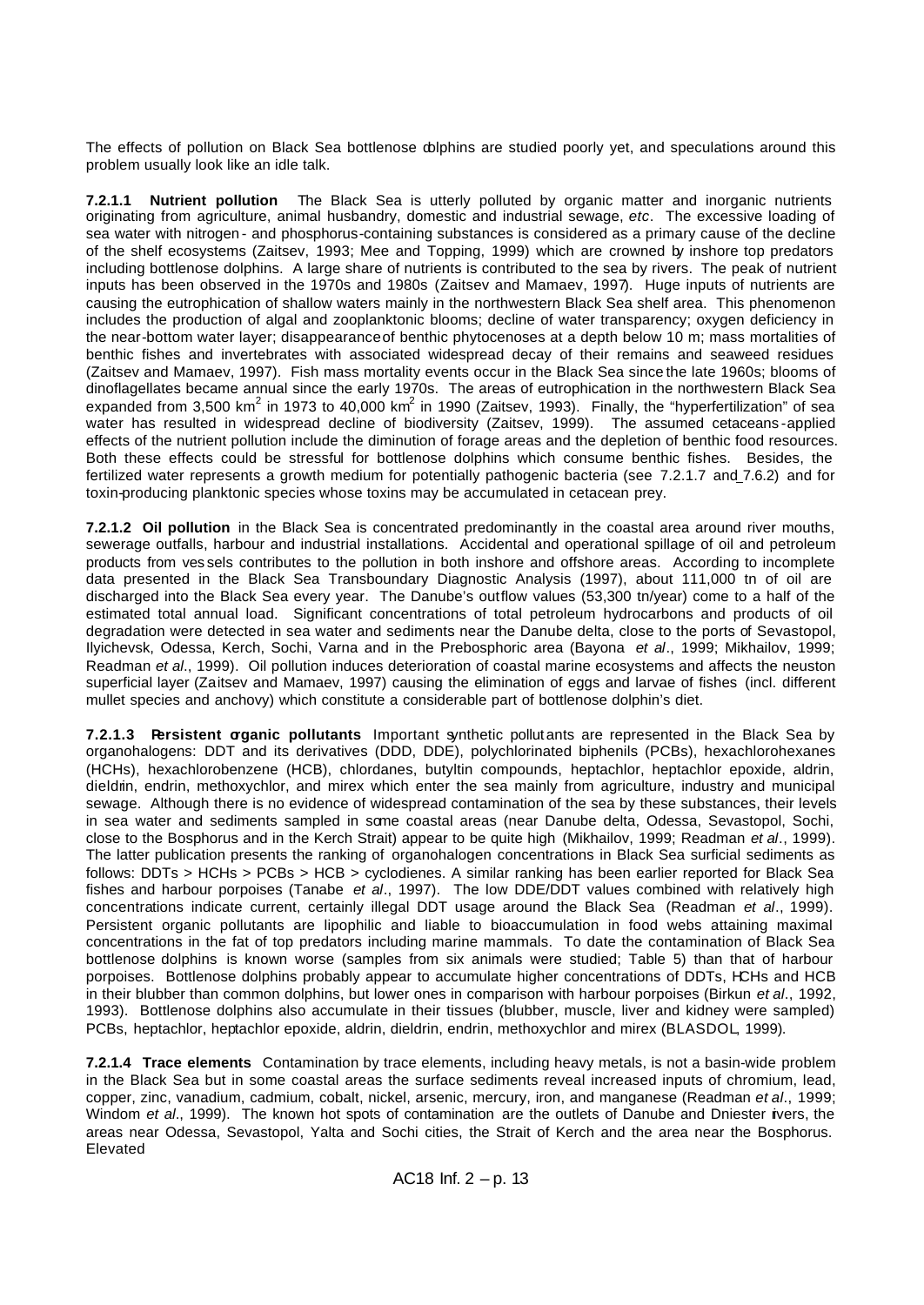concentrations of nickel were also found in the eastern part of the Turkish Black Sea. The concentrations of total mercury and methylmercury have been determined in tissues of four bottlenose dolphins sampled in the Crimea (BLASDOL, 1999) and 17 individuals from the north Caucasus (Glazov and Zhulidov, 2001), while the content of cadmium, chromium, copper, lead, manganese, selenium and zinc was studied in latter individuals only (Table 5). Mercury levels found in Black Sea bottlenose dolphins were one order of magnitude lower than in their Mediterranean relatives BLASDOL, 1999). It was concluded also that kidney tissue in Caucasian bottlenose dolphins is more contaminated by all mentioned elements in comparison with harbour porpoises from the same area (Glazov and Zhulidov, 2001).

**7.2.1.5 Radioactive contamination** The principal sources of radioactive pollution of the Black Sea are: (a) past nuclear weapon tests, carried out in the air in different points of the world in the 1950s-1960s, and (b) the Chernobyl catastrophe, occurred in the USSR in 1986 (Vakulovsky *et al*., 1994; Osvath and Egorov, 1999). As a consequence of those events, the anthropogenic radionuclides (<sup>37</sup>cæsium, <sup>90</sup>strontium, <sup>239-240</sup>plutonium, *etc.*) were introduced to the sea mainly by atmospheric precipitations and rivers, particularly, by the Dnieper and Danube. In the 1990s the Black Sea showed relatively high concentrations of radionuclides in comparison with other marine basins except the Baltic and Irish Seas which were also strongly polluted. Mean concentrations of  $137$ cæsium in the water, sediments and fish were one order of magnitude higher in the Black Sea than in the Mediterranean (Osvath and Egorov, 1999). Nevertheless, it is considered that the existing levels of radioactive contamination do not represent radiological problem for Black Sea biota and human population (Zaitsev and Mamaev, 1997; Osvath and Egorov, 1999). In contrast to harbour porpoises, whose tissues were examined for concentrations of <sup>137</sup>cæsium (Güngör and Portakal, 1996), Black Sea bottlenose dolphins were not tested radiologically up to now.

| No.<br>οf<br>animals | Stranded,<br>by-caught<br>or captive | Year<br>οf<br>sampling | Location<br>sampling | Substances considered<br>οf                                                                                                                                                                                                                                               | <b>Tissues</b><br>considered                   | References                       |
|----------------------|--------------------------------------|------------------------|----------------------|---------------------------------------------------------------------------------------------------------------------------------------------------------------------------------------------------------------------------------------------------------------------------|------------------------------------------------|----------------------------------|
| 2                    | stranded                             | 1990                   | Crimea<br>(Ukraine)  | S DDTs, SHCHs                                                                                                                                                                                                                                                             | blubber                                        | Birkun et al.<br>(1992)          |
| 2                    | stranded                             | 1990                   | Crimea<br>(Ukraine)  | 2,4'-DDE, 4,4'-DDE, 2,4'-<br>DDD, 4,4'-DDD, 2,4'-DDT,<br>4,4'-DDT, SDDTs, HCB,<br>a-HCH. ß-HCH.<br>-?-<br>HCH, d-HCH,<br>S HCH <sub>s</sub>                                                                                                                               | blubber                                        | Birkun et al.<br>(1993)          |
| 2<br>$\overline{2}$  | stranded<br>captive                  | 1997                   | Crimea<br>(Ukraine)  | mercury (total and<br>organic), PCB isomers and<br>congeners,<br>S<br>PCBs, p,p'-DDE, o,p'-DDE,<br>$p, p'$ -DDD, $o, p'$ -DDD, $p, p'$ -<br>DDT, o,p'-DDT, S DDTs,<br>HCB, S HCHs, aldrin,<br>dieldrin, endrin, heptachlor,<br>heptachlor epoxide,<br>methoxychlor, mirex | blubber,<br>muscle,<br>liver, kidney,<br>brain | <b>BLASDOL</b><br>(1999)         |
| 17                   | by-caught<br>and<br>stranded         | 1996-<br>1999          | Caucasus<br>(Russia) | mercury (total and<br>organic), cadmium,<br>chromium, copper, lead,<br>manganese, selenium,<br>zinc                                                                                                                                                                       | muscle,<br>liver, kidney,<br>skin              | Glazov and<br>Zhulidov<br>(2001) |

**Table 5** – Studies on contaminants and microelements in Black Sea bottlenose dolphins

**7.2.1.6 Marine debris** The Black Sea and its coasts seem to be subject to very high levels of solid wastes, although no formal studies of its extensiveness, sources, patterns and effects have yet been made. Marine dumping of municipal garbage is known in Turkey and Georgia (Mee and Topping, 1999). The sites of explosive objects disposal are mapped off the Crimea; five such areas are located at a depth from 80 to 1,300 m. Navigation charts reflect also the distribution of sunken vessels and other scrap metal over the shelf area; in particular, a plenty of destroyed and lost weapons are disposed since World War II in the north part of the sea. Floating litter including plastics and lost fishing nets represent particular threats to œtaceans (Zaitsev, 1998) which sometimes ingest inedible things and may get themselves entangled. A number of foreign bodies have been collected from stomachs of Black Sea common dolphins: coal slag, pieces of wood and paper, bird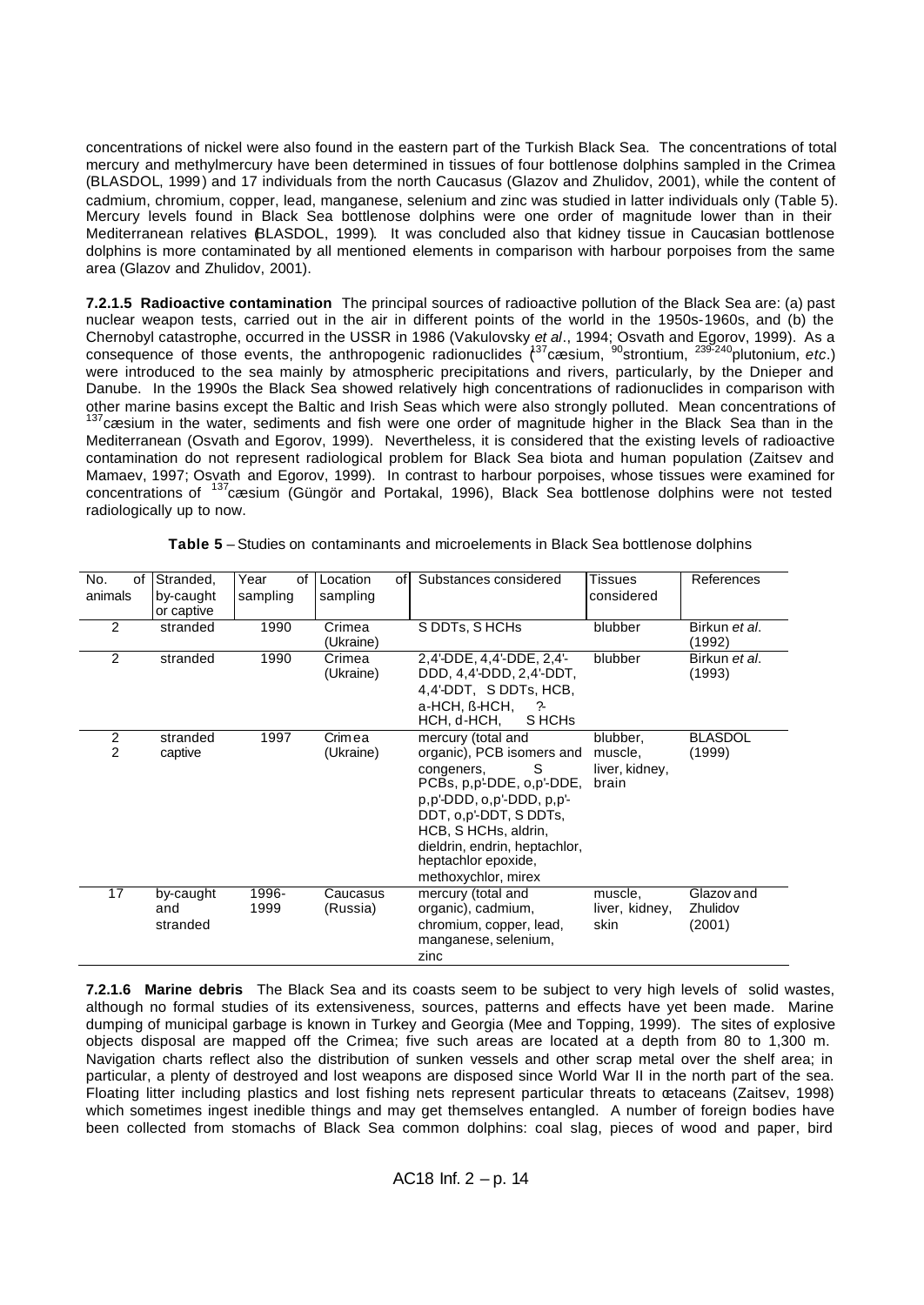feathers, cherry stones, and even a bunch of roses, whereas only pebbles and sand were found in wild bottlenose dolphins (Kleinenberg, 1956).

**7.2.1.7 Microbe (faecal) pollution** Pathogens associated with land-based discharges, coastal diffuse sources and liquid wastes incoming from ships represent a potential health risk to cetaceans (Birkun, 1994). Actually, almost all Black Sea cities and settlements discharge their effluents (treated, partially treated or untreated) into the marine environment directly or via rivers. The estimated (probably underestimated) total volume of sewage entering the sea comes to over 571,000,000 m<sup>3</sup> per year (Bartram *et al.*, 1999). Up to 44% of seawater samples taken during warm season (May-September) near beaches in different Black Sea countries were significantly contaminated by intestinal bacteria. In particular, the number of faecal coliforms and faecal streptococci exceeded, respectively, 20,000-100,000 and 4,000 per litre (Bartram *et al*., 1999). The concentration of *Escherichia coli* in sea water near Odessa sometimes rose up to 2,400,000 microbe cells per litre (Zaitsev, 1998). Wide diversity of enterobacteria (*Escherichia*, *Proteus* , *Edwardsiella*, *Klebsiella*, *Citrobacter*, *Enterobacter* and *Salmonella spp.*) and pyogenic cocci (*Staphylococcus spp*.) have been recorded in Georgian coastal waters (Zhgenti, 1998). The elevated concentrations of coprostanol have been detected in surficial sediments sampled near Sochi, Danube delta and Bosphorus (Readman *et al*., 1999). The cetacean-related effects of microbial pollution are considered usually as natural pathological processes (see 7.6), although faecal contamination of sea water is mainly anthropogenic. The list of bacteria indicated in various samples taken from wild Black Sea bottlenose dolphins is shown in Table 6.

**Table 6** – Bacteria and antibacterial antibodies detected in wild Black Sea bottlenose dolphins

| <b>Species</b>               | <b>Isolated cultures</b> | Detected antibodies |
|------------------------------|--------------------------|---------------------|
| Leptospira interrogans       |                          | $+$ <sup>b, c</sup> |
| Pseudomonas putida           | $+$ <sup>f</sup>         |                     |
| Pseudomonas alcaligenes      | $+$ e, f                 |                     |
| Flavobacterium lutescens     | $+$ e, f                 |                     |
| Alcaligenes faecalis         | $+$ e, f                 |                     |
| Escherichia coli             | $+$ e, f                 |                     |
| Klebsiella pneumoniae        | $+$ e, f                 |                     |
| Proteus mirabilis            | $+$ <sup>f</sup>         | $+$ <sup>d</sup>    |
| Vibrio proteolyticus         | $+$ e, f                 |                     |
| Aeromonas hydrophila         | $+$ e, f                 |                     |
| Aeromonas caviae             | $+$ e, f                 | $+$ <sup>d</sup>    |
| Micrococcus luteus           | $+$ e, f                 |                     |
| Staphylococcus aureus        | $+$ e, f                 | $+$ <sup>d</sup>    |
| Staphylococcus epidermidis   | $+$ e, f                 |                     |
| Staphylococcus saprophyticus | $+$ e, f                 |                     |
| Sarcina spp.                 | $+$ g                    |                     |
| Bacillus licheniformis       | $+$ e, f                 |                     |
| Bacillus spp.                | $+$ <sup>e</sup>         |                     |
| Erysipelothrix rhusiopathiae |                          | $+$ <sup>a</sup>    |
| Corynebacterium spp.         | $+$ <sup>g</sup>         |                     |

a - GABION (1983); b d

- Gulov (1984); <sup>e</sup> - Birkun *et al.* (1988); <sup>c</sup> - Reichuk *et al.* (1986); - Birkun and Miloserdova (1989);

- YEVLAKH-2 (1986):

g - Birkun (unpubl. data).

**7.2.1.8 Introduction of alien species** Marine organisms, causing this kind of biological pollution, usually arrive in the Black Sea from oceanic vessels either as their external "foulings" or in their ballast waters, which often appear to be discharged without preventive treatment (Zaitsev and Mamaev, 1997). The ctenophore (comb jellyfish) *Mnemiopsis leidyi*, accidentally introduced in the early 1980s, has reportedly exerted negative impact on the stocks of Black Sea pelagic fishes (mainly anchovy and scad) and, as a consequence, on cetaceans which feed on those fishes (Vinogradov, 1996). Over only a few years, this raptorial invader has become a dominant species; by the end of the 1980s, its total biomass in the basin was estimated at about 1,000,000,000 tn (Vinogradov *et al*., 1989) with a gradual decrease in this value during the 1990s (Mutlu *et al*., 1994; Mutlu, 2001). The outbreak of *M. leidyi* in 1988-1990 has led to the depletion of zooplankton forage sources for pelagic fishes and to the large scale consumption of their eggs and larvae; both effects, combined with overfishing have resulted in a collapse of pelagic fish resources (Zaitsev and Mamaev, 1997). There is therefore considerable reason to regard the introduction of *M. leidyi* as a form of biological pollution which is potentially able to affect Black Sea bottlenose dolphin population by the depletion of its feedings stuff.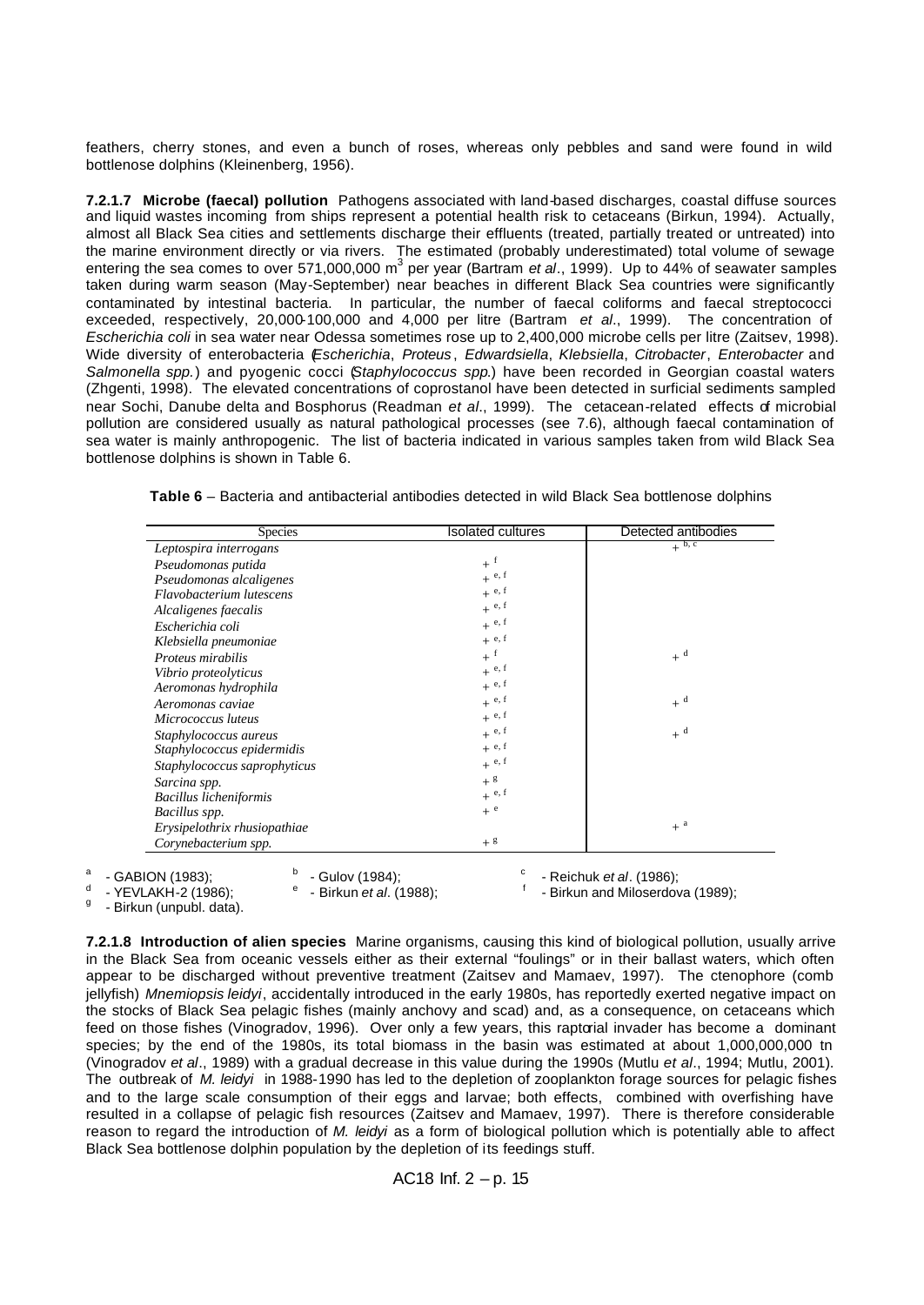Another kind of biological intervention in the Black Sea relates to coastal dolphinaria and oceanaria which keep exotic species of marine mammals in the nearshore open-air pens, although sometimes those constructions do not prevent escapes of captive animals into the sea. Such cases have been known since the early 1980s in the former USSR and during the last decade in the Russian Federation and Ukraine (Birkun and Krivokhizhin, 1996 a, 2001). The list of spontaneously released cetaceans and pinnipeds include the white whale (*Delphinapterus leucas* ), the northern fur seal (*Callorhinus ursinus* ), the Steller sea lion (*Eumetopias jubatus* ), the harbour seal (*Phoca vitulina*), the Caspian seal (*Phoca caspica*) and, perhaps, one or two other pinniped species. The exact number of irrevocably escaped alien marine mammals is unknown, but it probably comes to ? few tens including two belugas which were observed many times in the wild near the Turkish, Romanian, Bulgarian and Ukrainian coasts in the early 1990s. During the last 12-14 years, solitary individuals of otariids have been recorded in the Black and Azov Seas including Karkinitsky, Kazantipsky, Feodosia and Sevastopol bays, the coast of Kerch peninsula, Arabat Spit and beaches of Sochi and Batumi. In April 1988 and April 1989 two different fur seals were recorded near Eregli, Turkey (Kiraç and Savas, 1996). According to the observations of local inhabitants and fishermen, in 1995-1998 two or three individuals of true seals (one of them allegedly had a collar) were seen annually in winter and spring in the Kerch Strait at the coast of Tuzla island (Birkun and Krivokhizhin, 2001). The fate of most accidentally released marine mammals and their possible influence on indigenous Black Sea cetaceans including bottlenose dolphins remain uncertain. Presumably, they can be a source of infections circulating in dolphinaria.

**7.2.1.9 Acoustic pollution** No scientific data are available on cetaceans-applied effects of sounds and noises caused by technogenic intervention into the Black Sea environment. At the same time potential sources of acoustic pollution seem to be clear and their possible role in the disturbance of bottlenose dolphins is considered in the following sections (see 7.2.2, 7.3.1, 7.3.2, 7.3.3).

#### **7.2.2 Physical modification of the seabed**

The main habitat of Black Sea bottlenose dolphins – shelf area – is under relentless pressure of various manmade physical "improvements" of the seabed, coasts and rivers inflowing into the sea. Some of these activities represent important threats for cetaceans being because they are responsible not only for widespread habitat degragation, but also for permanent or periodical disturbance of dolphin herds:

- (a) channel dredging and marine dumping of removed sediments;
- (b) sand extraction from the sea bottom;
- (c) offshore gas and oil exploitation; and
- (d) bottom trawling.

**7.2.2.1 Channel dredging and marine dumping of removed sediments** Habitat deterioration and disturbance of Black Sea bottlenose dolphins can be induced by the dumping of bottom sediments removed due to the deepening of navigation canals and reconstruction of ports. The dredging and dumping works cause a noise pollution and lead to the decline in water transparency, destruction and silting of benthic coenoses, and, thereby, to the reduction of cetaceans foraging capabilities. These human activities are the most peculiar to shallow waters of the northwestern shelf area, estuaries of big rivers (Danube, Dnieper, Dniester and South Boug) and the Kerch Strait. According to Bilyavsky *et al*. (1998), there are more than 30 dumping sites in the Black Sea coastal waters, and ten of them are in the northwestern area, where 5,000,000  $m^3$  of soil have been dumped annually since 1963 by the USSR and Ukraine. In the Kerch Strait 21,000,000 m<sup>3</sup> of soil were dredged and dumped during 1991-1997. In Romania from the mid 1980s to mid 1990s up to 7,000,000  $m^3$  of sediments have been removed each year in order to enlarge the port of Constantza, and about 1,000,000  $m<sup>3</sup>$  were dredged annually from the entry of the Sulina channel connected with the Danube (Petranu, 1997). The rate of sediment accumulation at Black Sea dumping sites exceeds the natural sedimentation rate by more than 1,000 times (Bilyavsky et al., 1998).

**7.2.2.2 Sand extraction from the sea bottom** for building industry is widespread in the northwestern Black Sea shelf area. As a deteriorative and disturbing factor this activity is similar to the dredging, but it does not result in marine dumping. Millions tonnes of sand are extracted in Ukraine in Dzharylgachsky, Karkinitsky and Tendrovsky bays, from Odessa, Dniester and Shagany sandy banks (Zaitsev, 1998) and Lake Donuzlav.

**7.2.2.3 Offshore gas and oil exploitation** This kind of human activity can disturb bottlenose dolphins and do harm to their habitat in different stages of its technological chain – from geological and geophysical reconnaissance of deposits by means of trial boring and undersea bursts to industrial transportation of extracted gaz and oil by bottom pipelines. The appraisal drilling and seismic exploration are widely spread on the Black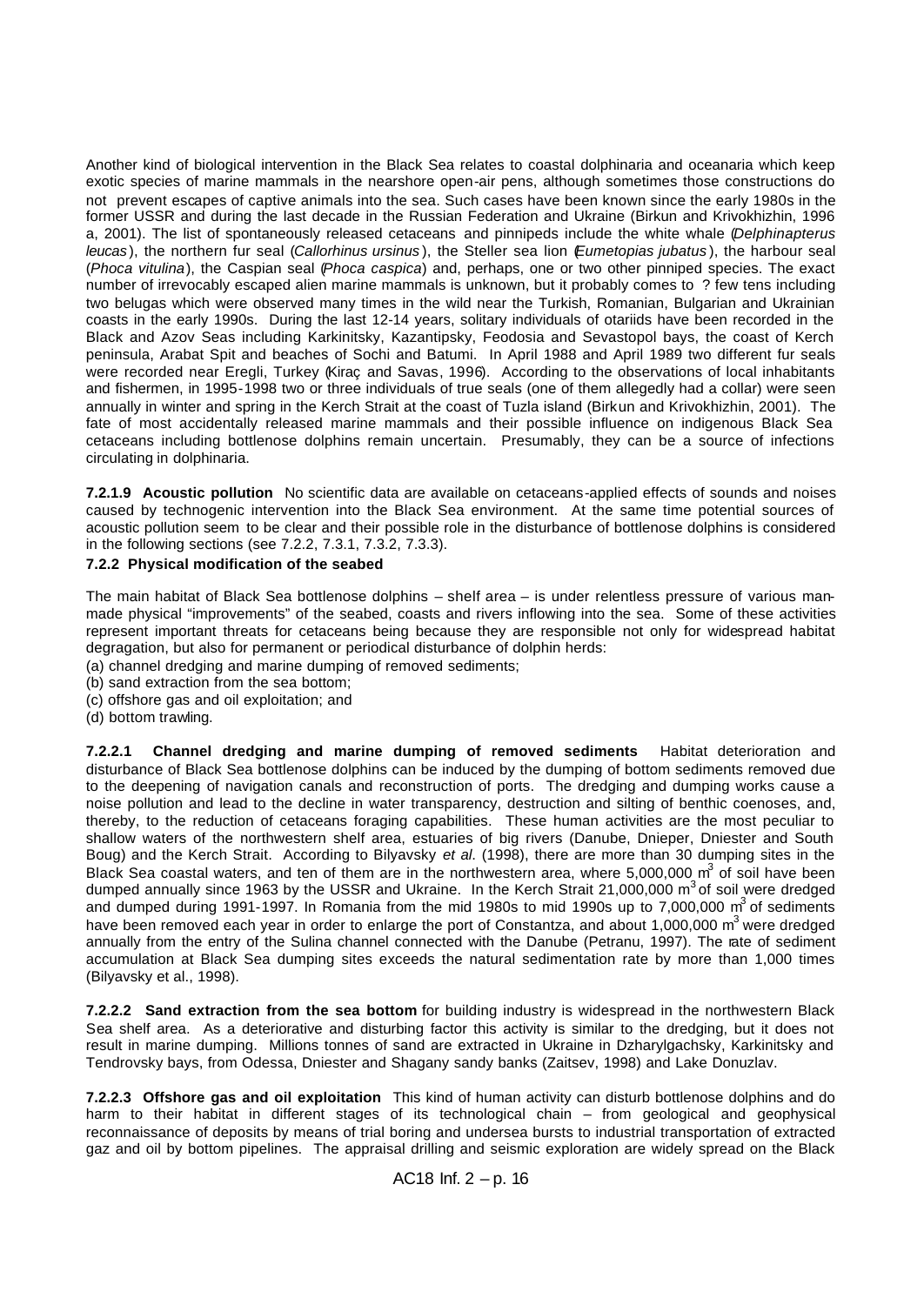Sea shelf. Bulgaria, Romania and Ukraine have started commercial gas and oil extraction from the sea bottom approximately 40 years ago. Basic centres of this industry, which could be designated as the hot spots with multipotential risk for marine environment, are situated in the northwestern part of the sea. In 1980-1990s seven gas and gas condense deposits have been exploited here by Ukraine; besides, it was announced that another<br>150 sites on the Ukrainian shelf with a total area of 70,500 km<sup>2</sup> are on offer for further exploitation (Bilyavsky *al*., 1998).

**7.2.2.4 Bottom trawling** in the proper sense has been prohibited in the Black Sea at the beginning of the 20th century (Zaitsev *et al*., 1992). In the 1970s the riparian countries virtually recommenced this kind of fisheries under the new name of near-bottom trawling, allegedly specialized in the catching of sprat. However, both nearbottom and pelagic trawls could be easily transformed into bottom trawls (Konsulov, 1998), and their modified use in the shelf area seems to be practically uncontrolled today. The detrimental effect of seafloor trawling consists in direct mechanical damage inflicted on benthic communities and in the stirring up of sedimented pelitic matter, which causes a decrease of water transparency and buries bottom biocoenoses in neighbouring areas. The magnitude of bottom-trawling impact on cetaceans (including the decrease of forage grounds and prey accessibility) has not been estimated, although bottlenose dolphins, undoubtedly, can be influenced by this kind of fisheries.

# **7.3 Disturbance**

Some man-made threats, supposedly provoking the disturbance of bottlenose dolphin herds (the dredging and dumping of bottom sediments and the mineral extraction from the seafloor), were just mentioned in section 7.2.2. Other anthropogenic sources of cetacean disturbance could be concerned with shipping, military, scientific and conservation activities.

# **7.3.1 Marine traffic**

The shipping lanes crossing the Black Sea by various directions coincide with main habitat and migration ways of bottlenose dolphins because marine traffic is concentrated mostly in coastal waters over the shelf, especially, in the areas near harbors. Among numerous ports, locating in the Black Sea and contiguous waters, there are three harbor agglomerations which play obviously the most important role in the disturbance of bottlenose dolphins and could be denoted as potential hot spots affecting their distribution and migrations:

- the Bosphorus shipping junction with adjacent areas in the Black and Marmara Seas (Turkey);
- the Kerch Strait shipping junction with adjacent areas in the Black and Azov Seas (Russia and Ukraine);
- the northwestern harbor agglomeration including ports in Odessa Bay and estuaries of Dnieper, Dniester and South Boug rivers (Ukraine).

The shipping in the Black Sea has an annual tendency to increase from spring to autumn with a summer maximum due to sharp enhancement of small scale cabotage traffic and marine tourism. Most domestic and international passenger lines operate within warm season only. The highest level of Black Sea marine traffic intensity has been achieved in 1985-1992. However, further development of shipping facilities is expected (Strategic Action Plan, 1996). It was supposed that a number of cetaceans passing through the Bosphorus has a trend to decrease from year to year due to heavy traffic forming a barrier to their move between the Black and Marmara Seas (Öztürk, 1999). Sometimes cetaceans visit internal space of harbors with a risk for animals safety (B.G. Alexandrov, pers. comm.). Thus, the collisions between bottlenose dolphins and vessels seem to be possible, but probably they are not so frequent.

# **7.3.2 Military activities**

Since the Second World War there was no any armed conflict in the Black Sea, however long-term aftereffects of past battles represent a latent threat to marine wildlife until now (see 7.2.1.6). During the post-war time a peak of military escalation has happened in the mid 1960s to mid 1980s. That was a reinforcement period for the USSR navy, when special marine areas (the firing practice sites, target ranges, proving and training grounds) have been set up in the Black and Azov Seas. Some «entry prohibited areas» continue to be explotable in the shelf zone for war games and other exercises. High frequency irradiation and noise pollution from naval ships, submarines and navy -co-operating aviation are also included in the list of major environmental problems related to military activities in the Black Sea (Bilyavsky *et al*., 1998). In 1977 the underwater explosion (124 tn in TNT equivalent) has been set off in order to destroy sunk cruiser wrecked not far from Sevastopol at a depth of 130 m (Leibovich, 1996).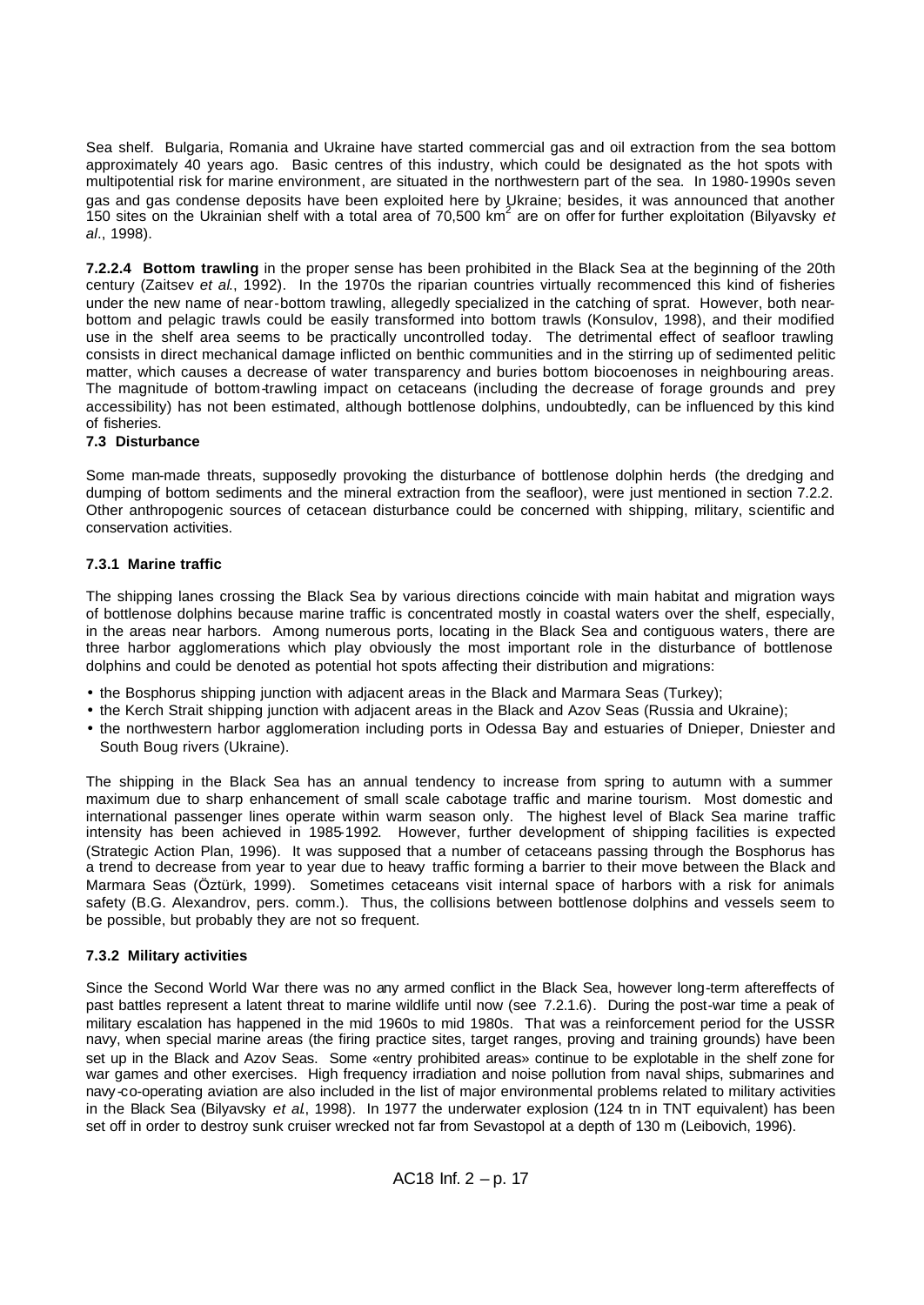# **7.3.3 Scientific researches and dolphin-watching activity**

Eco-tourism is still in its infancy in the subregion, so there is no commercial whale-watching in the Black Sea. In 1995-1998 a series of cetacean sightings surveys was carried out in coastal Black Sea waters off Crimean peninsula and in the Kerch Strait by means of sailing and motor yachts (Birkun and Krivokhizhin, 2000). The boats sometimes exerted an attractive influence on bottlenose dolphins (animals joined the moving yachts and escorted them). The disturbance may also be caused by small flying vehicles such as motor hydro-deltaplanes which became popular in many touristic places. According to the first experience acquired in 1997 (Birkun, unpubl. data), bottlenose dolphins do not react on these objects flying above them at a height over 50 m with a speed of 90 km/hr.

# **7.3.4 Cetaceans rescue and release events**

One sick bottlenose dolphin was rescued in Laspi Bay, Ukraine, in 1997; that animal after veterinary examination and first aid was released without further monitoring. In 1996 two captive Black Sea bottlenose dolphins were released in Taman' Bay, Russia (Veit *et al*., 1997); one of them (male) spent six years in the "Dolphin Reef Eilat" in the Red Sea (Israel), another (female) – has been caught three months before the liberation; both animals were sighted in two weeks after release among wild dolphins (see 4.4). A fair amount of bottlenose dolphins escaped from the military oceanarium in Sevastopol (Zhbanov, 1996) and from some other Ukrainian and Russian dolphinaria. Reiterated escapes of exotic marine mammals from captivity were mentioned in section 7.2.1.8 as peculiar examples of biological pollution. It is necessary to underline that release operations, in spite of their obvious benevolence, usually are stressful and may cause a disturbance/damage to both the discharged and wild marine mammals.

#### **7.4 Interaction with fisheries**

Conflict interaction between fisheries and bottlenose dolphins was substantially alleviated, but not stopped completely after the ban of cetacean mass killing in 1983 (see 7.1). Cetaceans and fishermen continue to be in the state of chronic confrontation because they have similar (but rival) vital interests in fish consumption and often catch their prey in the same areas during the same tme. That is a main reason of mutual negative influence of coastal fisheries and Black Sea *T. truncatus*, and that constitutes, probably, a common problem for many fishing sites in riparian countries.

#### **7.4.1 Impact of bottlenose dolphins on fisheries**

There is no absolute crossing between fish species preferred by dolphins and fish-markets. Among fourteen species, attributed as a prey of Black Sea *T. truncatus* (Table 4), seven species were recognized as likely the most important objects of their nutrition. They are: three species of indigenous mullets (*M. cephalus*, *L. aurata*  and *L. saliens*), far-east mullet (*M. so-iuy*), turbot (*P. maeotica*), whiting (*M. merlangus euxinus*) and thornback ray (*R. clavata*). However, the two latter species are considerably less important for commercial fisheries in comparison with the former five. Another three fish species – anchovy (*E. encrasicolus ponticus*), red mullet (*M. barbatus ponticus* ) and bonito (*S. sarda*) – are valuable for fisheries, but obviously play the secondary role in bottlenose dolphin's diet. Residuary four species – corb (*U. cirrhosa*), sea scorpion (*S. porcus* ), zander (*L. lucioperca*) and bream (*A. brama*) – were occasionally recorded in the stomach of dolphins, and they also represent very little importance for Black Sea fisheries. Finally, some fishes, e.g. sturgeons (*Acipenser spp*. and *Huso huso*), are enormously attractive for humans consumption, but they mean next to nothing for cetaceans feeding. Thus, fish resources that can provoke bottlenose dolphins and fisheries into direct competition are most probably various mullet species and turbot.

At present, no true quantitative data are available on the adverse effects of such competitive interactions on fisheries. Some Ukrainian and Russian fishermen mention episodes in which bottlenose dolphins raise trouble by damaging their nets or catch, or stealing caught fish from the nets. The same problem is known to be occurring in Romania and Turkey Police, 1930, cited after Tomilin, 1957; Öztürk, 1999). No statistics are available on such conflicts and ensuing financial losses, and no appropriate compensation is stipulated for fishermen from their governments. There is no evidence that Black Sea fishermen use acoustic deterrent devices or any other special means to reduce undesirable interactions with bottlenose dolphins.

#### **7.4.2 Impact of fisheries on bottlenose dolphins**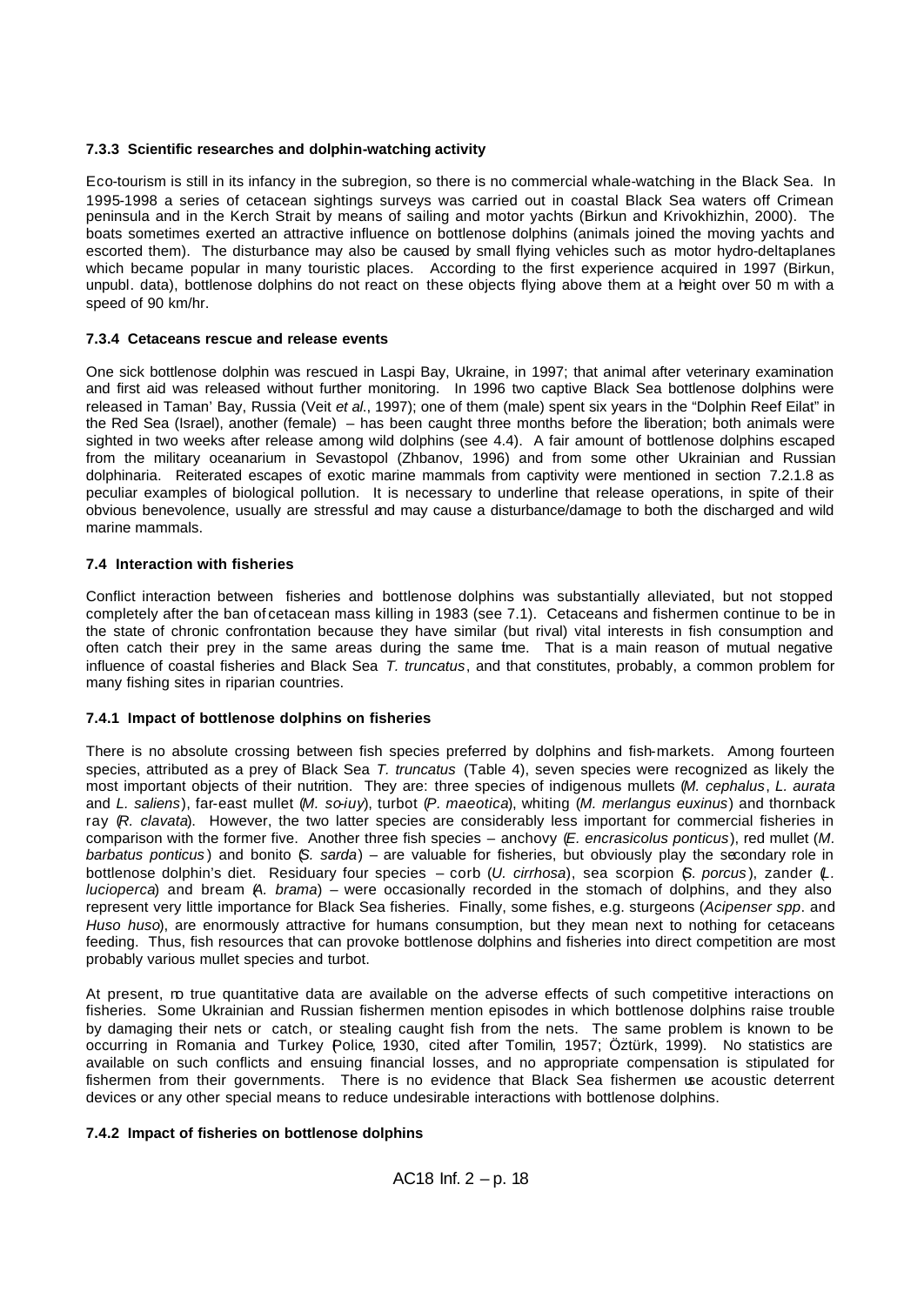Fisheries could provoke a number of effects on Black Sea *T. truncatus* :

- alteration of foraging possibilities;
- modification of behaviour;
- deterioration of habitats;
- mortality and non-mortal injuries in fishing gear; and
- alteration of distribution and migrations.

**7.4.2.1 Fisheries-related changes of forage resources** Mainly coastal but also pelagic fisheries can affect Black Sea bottlenose dolphin population through excessive exploitation of fish species representing the dolphin's basic prey. Negative trends in abundance are observed in indigenous mullets and turbot, especially in the northern part of the Black Sea (Zaitsev and Mamaev, 1997), where pressure from legal and illegal fisheries is clearly pronounced. Overfishing, combined with eutrophication and the outburst of a raptorial invader, *Mnemiopsis leidyi* (see section 7.2.1.8), has led to the rapid decline of anchovy abundance. As a result, the total catch of anchovy experienced a 12-fold drop: from an absolute maximum of 468,800 tn in the 1987-1988 fishing season to 39,100 tn in 1990-1991 (Prodanov *et al*., 1997). Deliberately introduced far-east mullet, *M. so-iuy*, is an example of the influence of aquaculture on Black Sea cetacean forage resources. The introduction of this species, originated from the Sea of Japan, was carried out during 1972-1984 in the lagoons and coastal waters of the northwestern Black Sea and the Sea of Azov (Zaitsev and Mamaev, 1997). Since the late 1980s this fish became widespread throughout the region and at present it is caught in all Black Sea countries. Bottlenose dolphins include this new species in their ration (Krivokhizhin *et al*., 2000; Birkun and Krivokhizhin, 2001).

**7.4.2.2 Modification of feeding strategy and behaviour** It is known from Ukrainian fishermen that fishing activities could be attractive for bottlenose dolphins. They may use fisheries as additional food source and include their visits to fishing boats and stationary nets into their foraging strategy. Bottlenose dolphins, are interested in both active and passive fishing types operating inshore. Solitary individuals of this species were seen more than once foraging within trap nets in the Kerch Strait, and sometimes attempts to chase them away from traps were made by means of noise and oars (V.S. Dikiy, pers. comm.). In spring 1999 one dolphin came every day during several days to a trammel net set near Cape Meganom, southeast Crimea; during each visit, the animal fed on red mullet caught in the net, leaving behind in the mesh only the fish heads (Yu. N. Ivannikov, pers. comm.). Bottlenose dolphins tend to gather around trawling boats, probably attracted by occasional discards (*e.g*., whiting); thus, cetaceans have an opportunity to take advantage of this non-used resource (S.V. Krivokhizhin, pers. comm.).

**7.4.2.3 Deterioration of bottlenose dolphins habitat** The impact of fisheries on bottlenose dolphin habitat comprises all negative influences which are peculiar to small- and medium -scale shipping (*e.g*., sewage, oil and noise pollution), but it also includes some specific extra threats. Actually, the widespread distribution of various types of fishing gear can be considered a peculiar kind of marine pollution by solid objects (see 7.2.1.6). That is true indeed regarding countless illegal nets and nets which were discarded or abandoned. High concentrations of fixed and floating fishing gear in some coastal areas result in the reduction of habitat space and represents a potential risk of entrapment. One more problem relates to seafloor trawling (see 7.2.2.4).

**7.4.2.4 Accidental mortality in fishing gear** Bottlenose dolphin by -catches occur in shallow waters of the continental shelf in all six riparian countries. This species never predominated in national by-catch scores. According to the results of regular studies (Vasiliu and Dima, 1990; Pavlov *et al*., 1996; BLASDOL, 1999; Öztürk *et al*., 1999), during the past decade (1990-1999) a total of 448 accidentally entrapped cetaceans were recorded in the Black Sea, including 425 harbour porpoises (95%), 10 common dolphins (2%) and 13 bottlenose dolphins (3%). The absolute numbers of population losses due to by-catch were not estimated in most Black Sea countries. Supposedly, every year at least 200 -300 bottlenose dolphins are accidentally caught in Turkey (Öztürk, 1999), but it is impossible to understand the origin of these figures taking into account published statistics (only one by -caught bottlenose dolphin has been recorded during five years, 1993-1997, along the entire European coast of Turkey) (Öztürk *et al*., 1999).

According to last authors, in Turkey all registered cases of cetacean by-catch (62 harbour porpoises and one bottlenose dolphin) have occurred in turbot bottom gill nets from April to June. However, there is a cursory mention that harbour porpoises and bottlenose dolphins die in Turkish waters also due to the sturgeon and sole (*Solea spp*.) bottom fisheries (Öztürk, 1999). According to BLASDOL (1999), cetacean by -catches are most frequent during the year's second quarter (108 cases, or 68% of the reported total) off the Ukrainian, Bulgarian and Georgian coasts too. By-catches, recorded within risky months (April-June), occurred in bottom gill nets for turbot (99 harbour porpoises and five bottlenose dolphins) and trap nets (two bottlenose dolphins); during the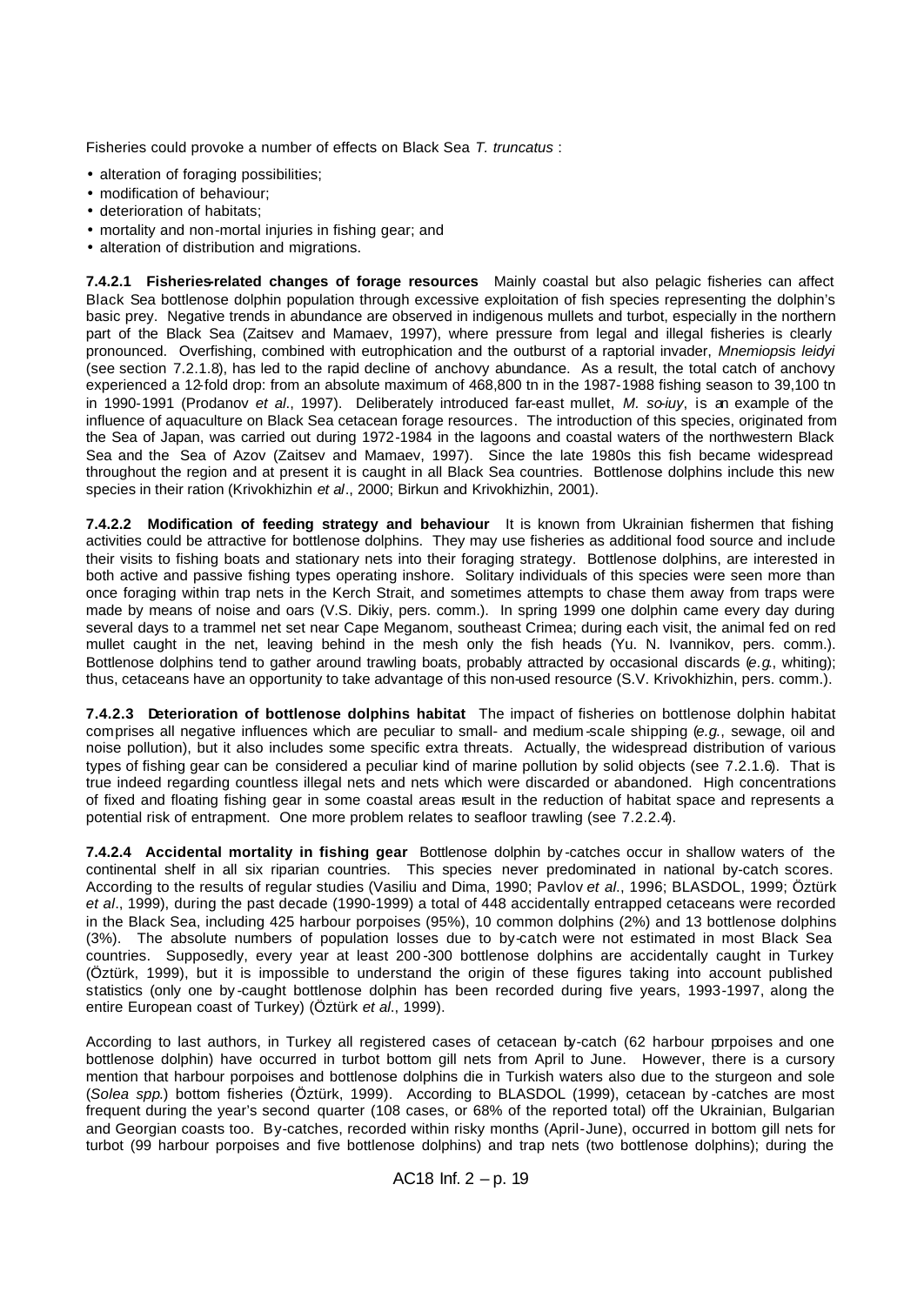other months one bottlenose dolphin was found in turbot net. In addition, local fishermen reported that bottlenose dolphins were sometimes incidentally caught in purse seines used to catch far-east mullet (*M. so-iuy*) in the Kerch Strait and for the winter fishery for anchovy off the coast of Crimea (A. Chashchin, pers. comm. to S. Krivokhizhin). Thus, bottom-set gill nets and turbot fishing period between April and June appear the principal fishing gear and season which are hazardous for Black Sea bottlenose dolphins and, especially, for harbour porpoises. Other fishing techniques, including purse seines, trammel and trap nets, seem to be of secondary importance.

Almost all recorded by -catches are lethal. There is no published evidence of any dolphin or porpoise survived in fishing nets in Bulgaria, Georgia, Romania and Turkey. Out of more than 2,000 entrapped cetaceans on record, 99.9% of have died in the nets in Russia and Ukraine in 1968-1993 (Pavlov *et al*., 1996). Only two bottlenose dolphins, entangled with their teeth and tail flukes in trap nets, were released alive in Ukraine in 1997-1999 (BLASDOL, 1999). No direct data are available concerning Black Sea cetaceans which after the entrapment manage to break loose from fishing nets without human assistance. Certainly, this kind of unrecorded by-catch should take place, and sudden appearance of ragged holes in nets suggests this idea to fishermen. On the other hand, some free ranging bottlenose dolphins show evident signs of past by-catching. For instance, individuals bearing net marks were sighted repeatedly between Foros and Balaklava, south Crimea, in 1997 and 1998 (Birkun and Krivokhizhin, 2000). One dolphin had a loop of rope tightened around the tail stock, while another individual missed the left pectoral fin (S.A. Popov, pers. comm.), probably as a result of traumatic amputation.

**7.4.2.5 Alteration of distribution and migrations** As shown above, fisheries degrade and confine living space and feeding resources of Black Sea bottlenose dolphins; some fishing operations attract them providing with an additional source of food; however, some (maybe many) individuals perish in fishing nets. All these factors are likely to influence bottlenose dolphins distribution and migrations, which mainly depend on the distribution, migrations and abundance of prey stocks (Zalkin, 1940; Kleinenberg, 1956; Tomilin, 1957). Certainly, solid data are needed to provide a better understanding of the mechanisms involved.

# **7.5 Capture for dolphinaria**

Since the early 1960s, the USSR Navy showed particular interest in Black Sea bottlenose dolphins. The military oceanarium has been established in June 1965 and began its activities in Kazachya Bay of Sevastopol in April 1966 (Zhbanov, 1996). Now this governmental institution (Scientific Research Center "The State Oceanarium") operates as a body depending on the Ministry of Defence and National Academy of Science of the Ukraine (Lukina *et al*., 2001). During the 1980s the Romanian Navy captured cetaceans on repeated occasions for the civil dolphinarium in Constantza (Vasiliu and Dima, 1990). The statistics of Black Sea live capture cetacean fisheries are not published. Since the 1960s many hundreds (probably, up to one thousand) of bottlenose dolphins were taken alive in the former USSR (mainly) and Romania for military, commercial and scientific needs. The Russian Federation and Ukraine are continuing that practice periodically in Taman' Bay (Kerch Strait) and off the south Crimea. During last 15-18 years the captures were concentrated on *T. truncatus*; representatives of two other Black Sea cetacean species are not so interesting for dolphinaria because of difficulties in their maintenance. The capture operations, carried out by means of the purse-seining, sometimes accompanied by solitary and serial deaths of bottlenose dolphins as a result of strong stress and asphyxia. Most such cases, but one (Abramov, 1989), were not published in the Soviet Union. At least four bottlenose dolphins (September 1986) have died due to the "live" capturing in Romania (Vasiliu and Dima, 1990).

There are eight dolphinaria in Russia, where Black Sea bottlenose dolphins are kept together with other marine mammal species originated mainly from the Far East and Arctic. Four Russian dolphinaria, locating on the Caucasian coast (Bolshoy Utrish [Anapa], Maly Utrish [Novorossiysk], Gelendzhik and Sochi), are supplied by natural sea water. Other four facilities (Moscow, St.-Petersburg, Rostov-na-Donu and Yessentuki) use artificial or semi-artificial salted water. Eight dolphinaria are functioning in Ukraine (Yalta, Partenit [Alushta], Karadag [Feodosia], Dnepropetrovsk, two in Evpatoria and two in Sevastopol). Half of these share common defects (lack of water preparing and sterilizing systems, water circulation too slow, obsolete equipment, and deteriorated constructions). Romania and Bulgaria each possess one dolphinarium, correspondingly, in Constantza (hosting bottlenose dolphins imported from Russia) and Varna (holding the descendants of Caribbean bottlenose dolphins imported from Cuba). A total of 80-120 marine mammals (primarily Black Sea bottlenose dolphins) are currently maintained in the pools and open air cages of all mentioned facilities, including 40-50 bottlenose dolphins in Ukraine (Birkun and Krivokhizhin, 2001) and three bottlenose dolphins in Romania. In addition, there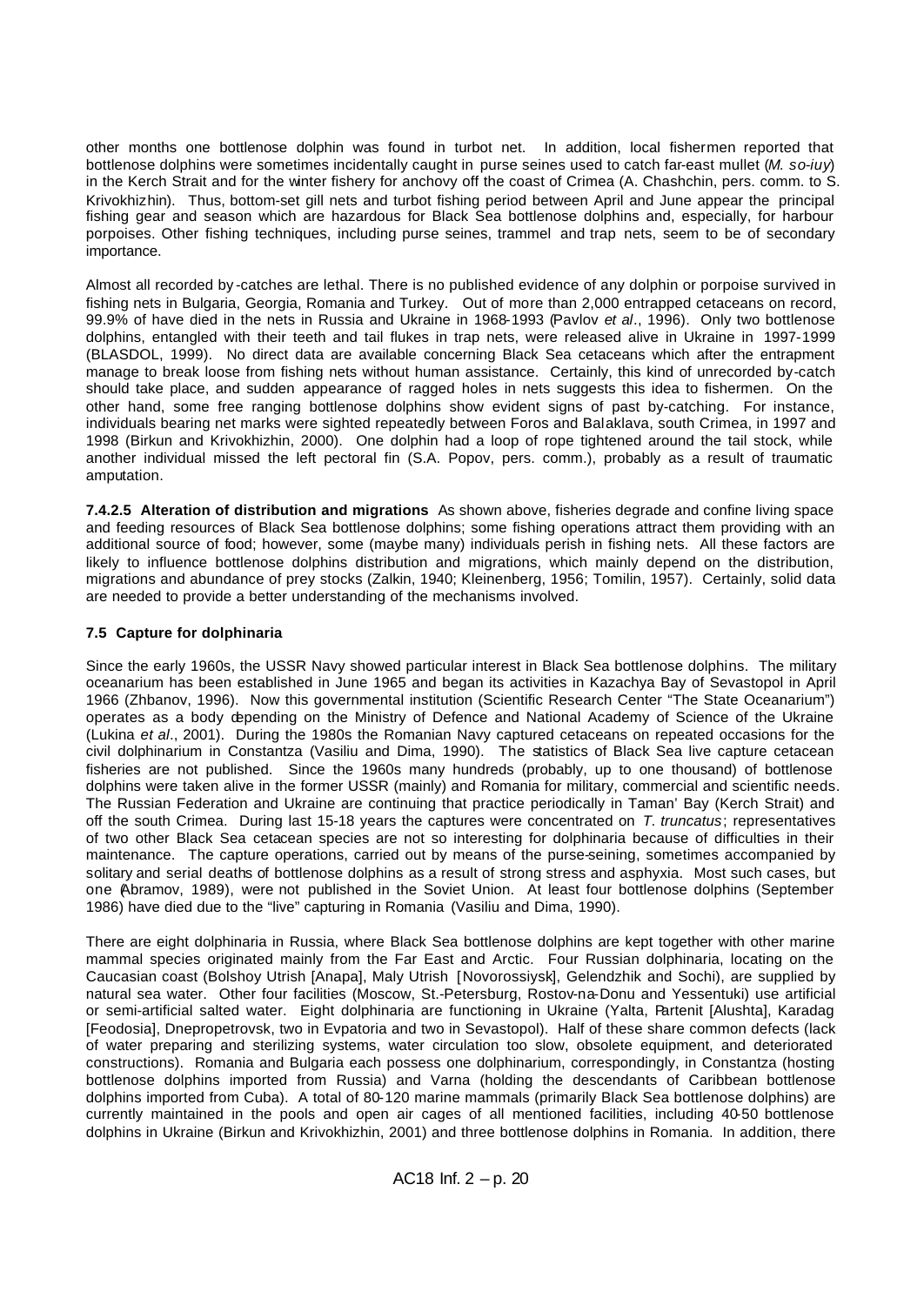is yet another dolphinarium in Georgia (Batumi), but it does not work since the early 1990s, when its bottlenose dolphins were exported to Yugoslavia with further re-export to Malta (Entrup and Cartlidge, 1998).

Black Sea countries have no strict legal requirements for the use of captive cetaceans for science, commerce or other purposes. From two to four dozen bottlenose dolphins of reproductive age are captured every year in Russia and sporadically in Ukraine to replace dead animals. A total of about 40 individuals have been caught in Ukraine in 1995-2000 (Birkun and Krivokhizhin, 2001). The destiny of most captive cetaceans is clear: a short working life for humans, followed by disease and death caused usually by multi-bacterial pneumonia and septicaemia (Birkun *et al*., 1992). No successful breeding programmes and technologies exist for Black Sea cetaceans, although some publications portray the opposite (Bogdanova *et al*., 1996; Lukina *et al*., 2001).

During the 1980s and 1990s the exploitation of captive cetaceans intensified, and the number of seasonal dolphinaria for public display and for "swimming with dolphins" programmes has increased. At Soviet times there were translocations of Black Sea military bottlenose dolphins to the facilities in the Japanese and Barents Seas. During the last decade the export of bottlenose dolphins from Russia and Ukraine has expanded, for example, to Argentina, Byelorussia, Chile, Cyprus, Egypt, Hungary, Iran, Israel, Lithuania, Romania, Turkey, United Arab Emirates, Vietnam, and former Yugoslavia countries. It is known that during the touring of cetacean exhibitions, deceased dolphins were sometimes replaced with freshly caught animals (Birkun *et al*., 1992). Further details on the export of Black Sea bottlenose dolphins and their fate are available from the WDCS report (Entrup and Cartlidge, 1998).

# **7.6 Natural mortality and pathology**

Normal mortality rate is not evaluated for Black Sea population of bottlenose dolphins. Meantime, some natural pathogens are known to induce lethal diseases in these animals (Birkun *et al*., 1992). According to yearly dynamics of cetacean strandings recorded in the Crimea (Krivokhizhin and Birkun, 1999), since 1989 there was one elevation of bottlenose dolphin natural mortality. That was a prominent peak of *T. truncatus* strandings recorded in 1990 (20 dead animals or 44% from all bottlenose dolphin landings reported during 1989-1996 period) (Krivokhizhin and Birkun, 1999). An origin of that event remains unclear; probably it was caused by undetermined virus infection affected at the same time also Black Sea common dolphins and harbour porpoises.

#### **7.6.1 Virus infections**

The outbreak of morbilliviral disease has happened among Black Sea common dolphins in July–September 1994 (Birkun *et al*., 1999 b). It was supposed that morbilliviral infection has spread to the Black Sea from the Mediterranean, where it affected striped dolphins (*Stenella coeruleoalba*) in 1990-1992 (Aguilar and Raga, 1993). In other view, the Black Sea possibly was a persistent focus of cetacean morbilliviral infection during indefinably long time before the epizootic in common dolphins. The two facts, related to bottlenose dolphins, may be indirect proofs of this assumption:

(a) serum antibodies against *parainfluenza II* and *III viruses* were detected, respectively, in 10% and 2% of bottlenose dolphins kept in the Sevastopol's oceanarium in the early 1980s (Gulov, 1984). Both the parainfluenza viruses and morbilliviruses belong to the same family Paramyxoviridae, therefore the antigenic crossing between them is possible, and an infectious interaction between bottlenose dolphins and morbilliviruses can not be excluded in those cases;

(b) morbillivirus-specific antibody titers were indicated in Black Sea bottlenose dolphins maintained in the Tel Aviv's Luna Park in 1994 (M. Garcia-Hartmann, pers. comm.). The animals could not be infected in Israel; obviously, they contacted with the pathogen in the wild or at previous place of captivity in the Black Sea. Anyway, infectious interaction with a morbillivirus occured before the epizootic in Black Sea common dolphins.

Serum antibodies to *influenza A2 virus* (strain "Khabarovsk") and to *Flavivirus* (acarine encephalitis virus, strain "Sofiin") were det ected in captive bottlenose dolphins maintained in Sevastopol (Gulov *et al*., 1982; Gulov, 1984). Besides, 17% of wild bottlenose dolphins were seropositive to *Flavivirus* too. Both viruses were not isolated, and any symptoms of a sickness were not recorded in those cases.

#### **7.6.2 Bacterial diseases**

Current knowledge on bacteria, infecting wild Black Sea bottlenose dolphins, is rather limited (Table 6). In the 1980s the screening of various antibacterial serum antibodies has been carried out in several tens of animals which were sampled just after their live capture for dolphinaria (GABION, 1983; Gulov, 1984; Reichuk *et al*.,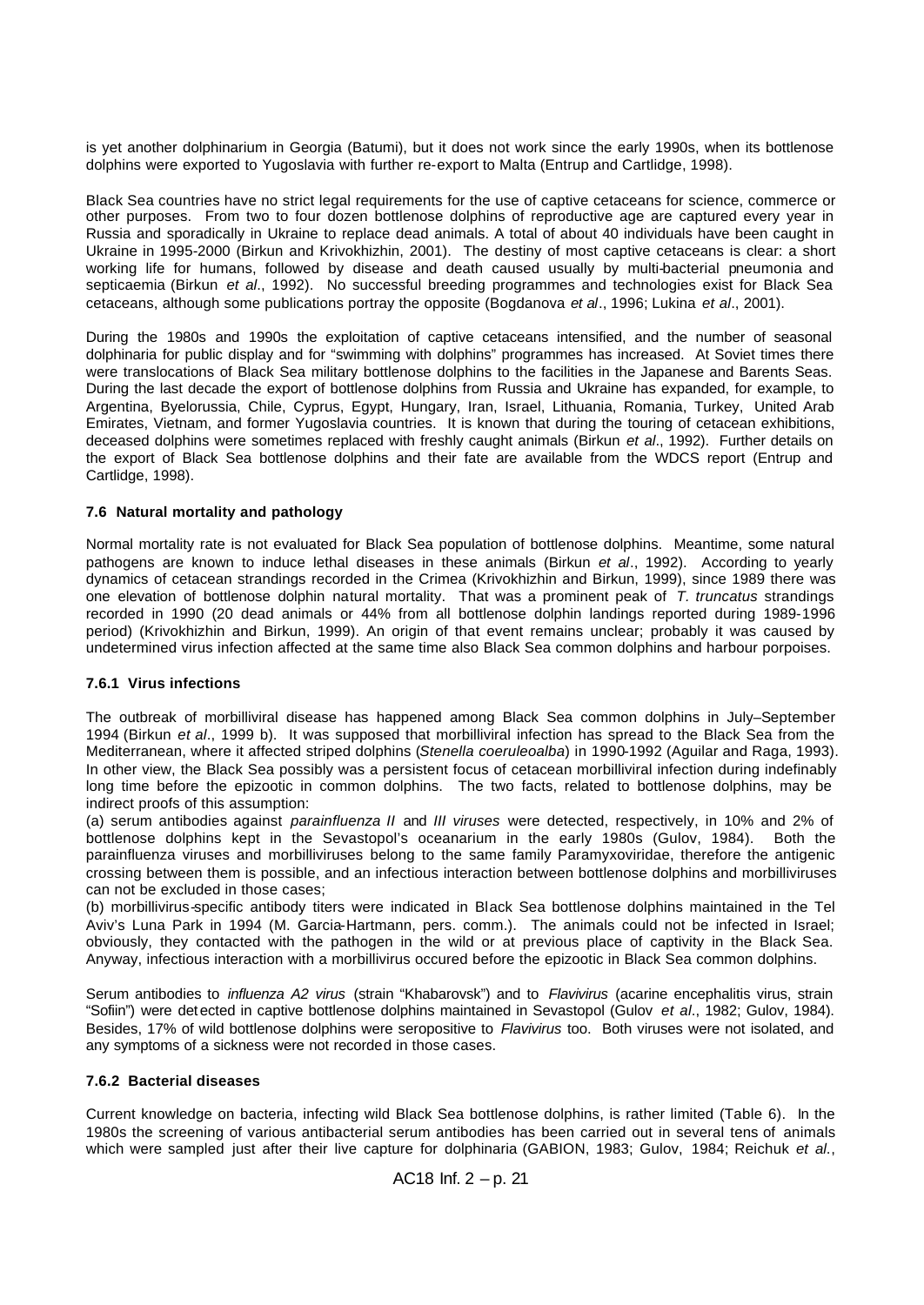1986). As a result, diagnostic titers of antibodies to *Leptospira* and *Erysipelothrix spp*. were determined in some cases, although bacterial cultures were not isolated and no specific lesions were found by means of routine veterinary examination. Nevertheless, it was supposed that Black Sea bottlenose dolphins may be the victims, carriers and reservoirs of the leptospirosis and erysipelas. The role of these bacterial infections in cetacean natural morbidity and mortality is not specified until now. Fatal epizootics of the erysipelas (Nifontov, 1969; Rodin *et al*., 1970; GABION, 1983) and listeriosis (Oleinik and Gulov, 1981; Gulov, 1984) have been recorded amongst captive bottlenose dolphins which died usually due to the septicaemia.

Inshore species of cetaceans are considered as the targets for polymicrobial anthropogenous pollution of the Black Sea (Birkun, 1994). A number of opportunistic bacteria, originated most probably from the untreated sewages, were isolated from the skin, respiratory tract and internal organs of wild bottlenose dolphins investigated *post mortem* and alive (Table 6) (Birkun *et al*., 1988; Birkun and Miloserdova, 1989; BLASDOL, 1999). Those organisms, belonging to intestinal microflora (*Alcaligenes*, *Escherichia*, *Klebsiella* and *Proteus spp.*), halophilic aquatic bacteria (*Vibrio* and *Aeromonas spp*.) and pyogenic cocci (*Staphylococcus spp.*), may cause local and gene ralized secondary infections in the weakened individuals primarily compromised by helminth infestation, non-infectious pathology or traumata (Birkun and Miloserdova, 1989). In this respect the mass mortality event recorded in 1990 could be the convincing example (Birkun *et al*., 1992; Krivokhizhin and Birkun, 1999). Multi-microbial pollution of coastal waters causes a permanent risk of mixed-infectious injuries (mainly pneumonias and septicaemias), when two and more species of opportunistic bacteria and fungi are involved in pathological process. It was shown that *Staphylococcus aureus* in combination with various enterobacteria (most often – with *Proteus mirabilis*) constitutes a continual threat for wild and captive Black Sea bottlenose dolphins (YEVLAKH-2, 1986; Birkun *et al*., 1990; Birkun, 1994). In such cases the development of local suppurative inflammation and generalization of septic lesions are accompanied by immune response and immunopathological reactions to the antigens pertaining to different mem bers of morbific bacterial associations.

# **7.6.3 Microalgae vegetation**

Microphytic algae, predominantly diatoms (Bacillariophyta), are known to produce a fouling film over the skin of captive bottlenose dolphins maintaining in Russian and Ukrainian dolphinaria. The pathogenic significance of this cosmetic defect continues to be a point of discussion (Birkun and Goldin, 1997; Goldin and Birkun, 1999). Meantime, pronounced microalgal vegetation on skin surface is a reliable indicator of feeble health in captive cetaceans and/or unfavourable zootechnic and veterinary conditions (e.g. limited room hindering animals mobility, stagnant and polluted water, *etc*.) in the places of their captivity. Visible algal film has never been recorded in wild Black Sea cetaceans, but sparse cells of the diatoms (*Licmophora sp*. and *Nitzschia hybrida* f. *hyalina* ) were detected in skin scrapes collected from few newly captured bottlenose dolphins (Goldin, 1996, 1997).

Numerous cells of non-parasitic dinoflagellates (Dinophyta) and unidentified unicellular seaweeds were found in blowhole swabs of bottlenose dolphins and belukhas (*D. leucas*) kept together in the open-air sea pen in Laspi Bay, south Crimea (Krivokhizhin and Birkun, unpubl. data). Unfortunately, no data are available on cetaceansapplied effects of Black Sea dinoflagellates and their toxins, although "red tides" caused by blooms of these microalgae became common in the subregion since the 1970s (see 7.2.1.1).

#### **7.6.4 Mycoses**

Black Sea bottlenose dolphins can be contaminated by microscopic fungi which may cause secondary infections of integumentary tissues (superficial mycoses or dermatomycoses) and internal organs (deep or systemic mycoses). According to the research conducted in the former Soviet Union, opportunistic fungi, invading bottlenose dolphin skin and allegedly inducing superficial mycoses, are represented by the genera *Alternaria*, *Rhodotorula*, *Cladosporium*, *Mortierella*, *Trichophyton*, *Rhombophytum* and *Hyphomyces* (Zakharova and Zagoruyko, 1978; Zakharova *et al*., 1978 a; Tomilin and Bliznyuk, 1981; Zakharova *et al*., 1982; Zakharova and Dralkin, 1985). Maculated, papulous and ulcerative dermatites, caused by fungi and bacterial-mycotic associations, are widely spread in bottlenose dolphins off the Crimea coast. There is no direct evidence that dermatomycoses themselves lead to lethal end, but they usually open a gateway for further microbe intrusion and promote systemic dissemination of pathogens.

Deep mycoses were reported in captive bottlenose dolphins: one case of pyonecrotic broncho-pneumonia caused by *Aspergillus fumigatus* (pulmonary aspergillosis) (Oleinik *et al*., 1982) and two cases of chronic sepsis caused by *Candida sp.* (systemic candidiasis) (Gulov, 1984) have resulted in animals death.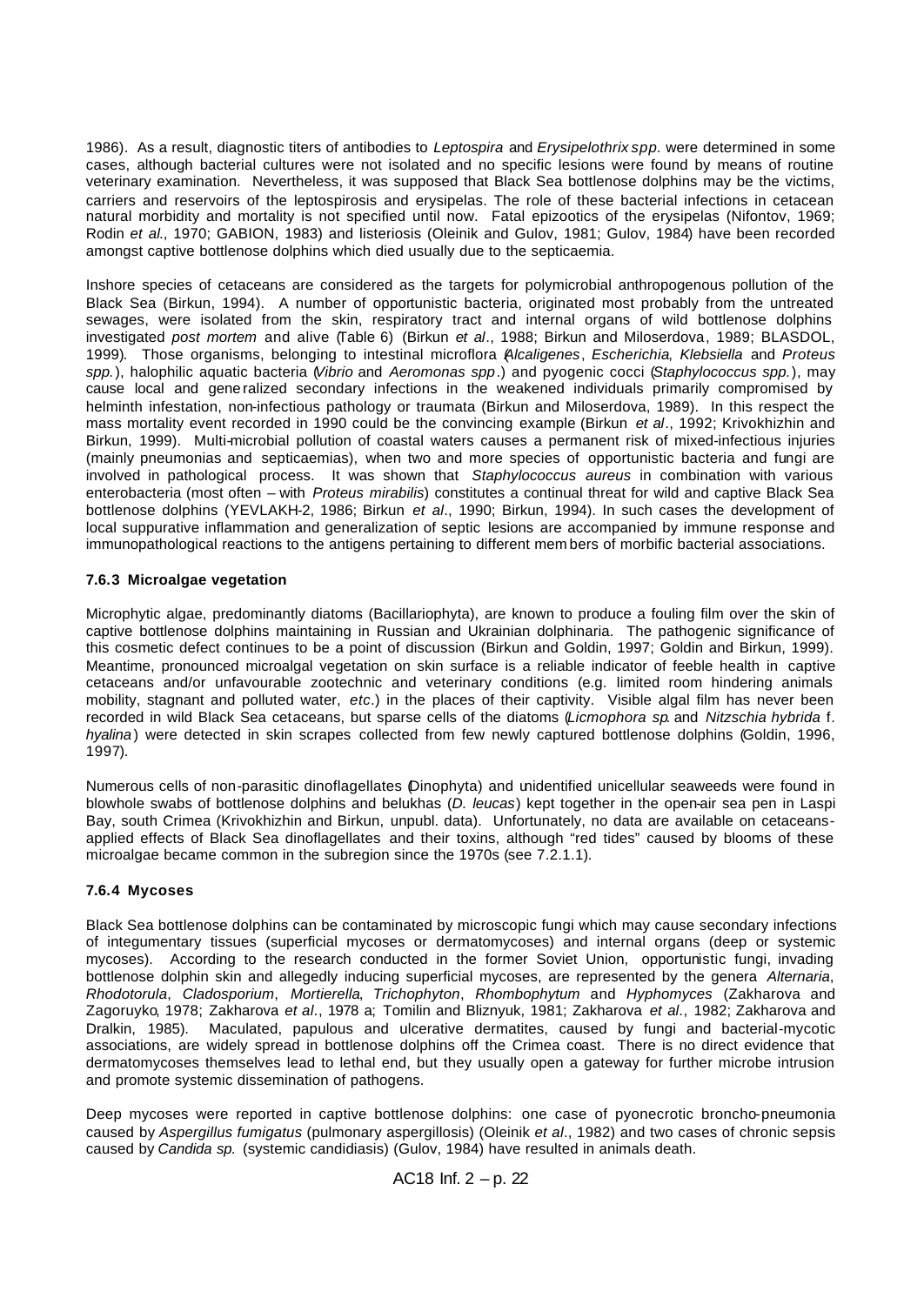# **7.6.5 Parasitic diseases**

Protozoan infections and external macroparasitism are unknown in Black Sea bottlenose dolphins. The internal macroparasites of Black Sea *T. truncatus* are represented by six species of helminths belonging to the flukes (Trematoda; three species), tapeworms (Cestoda; one species) and roundworms (Nematoda; two species) (Table 7). The life circles are not investigated for all of them.

| Parasites                        | References (first publications)           |  |  |
|----------------------------------|-------------------------------------------|--|--|
| <b>Trematodes</b>                |                                           |  |  |
| Braunina cordiformis             | Delamure et al. (1963)                    |  |  |
| Synthesium tursionis             | Delamure and Serdyukov (1966)             |  |  |
| Pholeter gastrophilus            | Birkun et al. (1992); Krivokhizhin (1992) |  |  |
| <b>Cestodes</b>                  |                                           |  |  |
| Diphyllobothrium stemmacephalum  | Delamure (1945, 1971)                     |  |  |
| <b>Nematodes</b>                 |                                           |  |  |
| <i>Stenurus ovatus</i>           | Delamure (1945)                           |  |  |
| Crassicauda sp. (C. grampicola?) | Birkun et al. (1992); Krivokhizhin (1992) |  |  |

**Table 7** – Helminths of Black Sea bottlenose dolphins

Flukes *Braunina cordiformis* and *Synthesium tursionis* were recorded in gastrointestinal tract; all infrequent findings of these parasites belong to the 1950s-1960s (Delamure *et al*., 1963; Delamure and Serdyukov, 1966). Their role in dolphin mortality remains unclear. Stomach fluke *Pholeter gastrophilus*, a causative agent of chronic deforming gastritis (pholeterosis), have been first reported in Black Sea *T. truncatus* in the early 1990s (Birkun *et al*., 1992; Krivokhizhin, 1992). The extensiveness of this invasion came to 63% in stranded bottlenose dolphins (Krivokhizhin, 2000). In cases with pronounced sclerotic, necrotic and granulomatous lesions in gastric wall, the pholeterosis can be complicated by pyloric stenosis and, presumably, by gastric bleeding and perforation which may lead to animals death.

The intestinal invasion, caused by tapeworm *Diphyllobothrium stemmacephalum* (diphyllobothriosis), is characterized by relatively low extensiveness (13% of stranded bottlenose dolphins are infected) (Krivokhizhin, 2000) and low to moderate intensity (1-14 worms per host) (S.V. Krivokhizhin, pers. comm.). A death, admittedly, may be caused by obstructive intestinal impassability (ileus, volvulus) due to the bundling of twisted helminths in gut's lumen.

The nematode *Stenurus ovatus* is known for a long time as a lung parasite of Black Sea bottlenose dolphins (Delamure, 1945), but any indices of the extent of this invasion and any opinion on its role in cetacean morbidity were not published before the 1990s (Krivokhizhin, 1997). Delamure (1955) recorded *S. ovatus* in a blowhole, bronchi and blood vessels. Among eight stranded animals, examined in 1989-1999, there was one animal with the parasites in bronchi and with calcified residues, probably originated from nematodes, in the lung tissue; two more individuals had calcifications only (Krivokhizhin, 1997, 2000). In all those cases, chronic bronchopneumonia combined with focal purulent bronchitis and alveolitis suggested associative participation of helminths and pyogenic microflora in the development of tissue injury.

The first finding of spirurids *Crassicauda sp.* in Black Sea cetaceans has been recorded in 1989 in a harbour porpoise stranded on the Crimean coast (Krivokhizhin, 1989). During the 1990s these worms were repeatedly found in porpoises and also in common and bottlenose dolphins (Birkun *et al*., 1992; Krivokhizhin, 1992; Birkun and Krivokhizhin, 1993; Krivokhizhin and Birkun, 1994; Birkun *et al*., 1999 a). After consultations (J.A. Raga, pers. comm.; A.S. Skryabin, pers. comm.) the nematodes have been preliminary attributed to *Crassicauda grampicola* (Krivokhizhin, 2000). The parasites always located in cranial sinuses (predominantly in pterygoid sinus) and inner ear and usually caused osteolytic lesions in the surrounding skull bones with their perforation, in particular, to cranial cavity. The reactive focal meningitis has been observed in some cases. According to the data collected during eleven years (1989-1999), the crassicaudosis affected 25% of stranded bottlenose dolphins (Krivokhizhin, 2000). The intensity of the invasion did not exceed four nematodes per host (S.V. Krivokhizhin, pers. comm.). It is thought that this infection may lead to cetacean live strandings and lethal end due to cerebral disorders.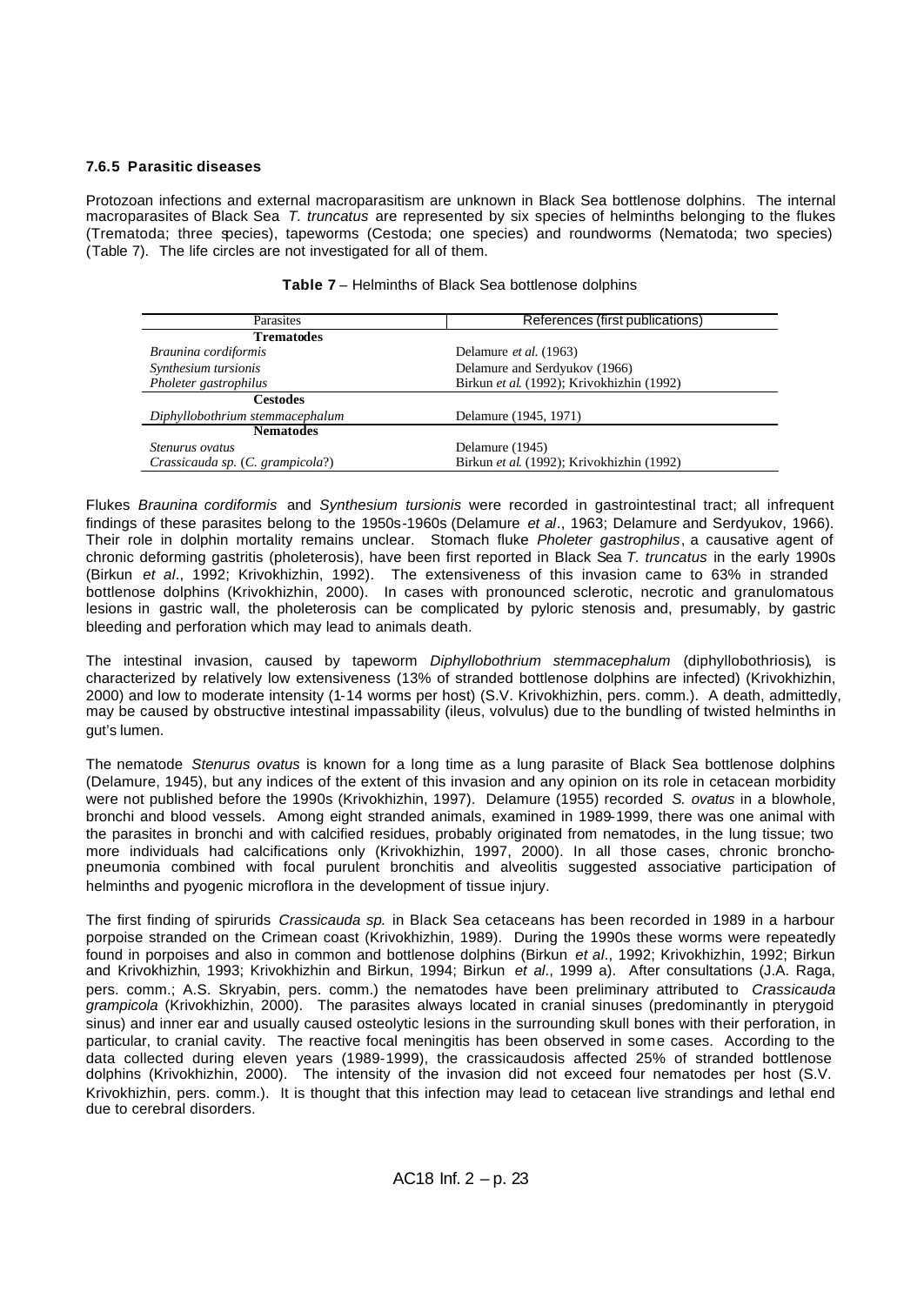Unidentified helminths have been extracted from tumour-like formation located in bottlenose dolphin's skin (Zakharova *et al*., 1978 b). Microscopic calcifications, presumably originated from necrotized helminths (nematode larvae?), were indicated in kidneys of another individual (BLASDOL, 1999).

#### **7.6.6 Environmental hazards**

Stormy weather was supposed as a probably important mortality factor for newborn bottlenose dolphins (Zalkin, 1940; Kleinenberg, 1956). Nevertheless, calves less than 1.5 m long were never recorded stranded in the Crimea (Birkun and Krivokhizhin, unpubl. data).

#### **7.6.7 Miscellaneous injuries**

Multifarious disease conditions and injuries found occasionally in Black Sea bottlenose dolphins (Table 8) were not attributed to the above-mentioned types of pathologies, although most inflammatory lesions in integument tissues and internal organs could be possibly caused by known (but not isolated) viruses, bacteria, fungi and helminths. The current knowledge on non-infectious diseases and congenital anomalies (e.g. arteriosclerosis and partial albinism) is very limited. Parallel skin scars caused by intraspecific interaction are the most frequent traumatic lesions recorded in bottlenose dolphins.

**Table 8** – Miscellaneous pathological findings related to disease processes and anomalies in wild Black Sea bottlenose dolphins (infections with known etiology are not inc luded)

| Pathological findings                                                | References                                        |
|----------------------------------------------------------------------|---------------------------------------------------|
| <b>Respiratory and cardiovascular systems</b>                        |                                                   |
| Purulent and necrotic broncho-pneumonia and bronchitis               | <b>BLASDOL</b> (1999)                             |
| Chronic pulmonary abscesses                                          | unpubl. data                                      |
| Arteriosclerosis of aorta                                            | <b>BLASDOL</b> (1999)                             |
| Digestive system                                                     |                                                   |
| Worn teeth                                                           | Silantyev (1903); Belkovich et al. (1978);        |
|                                                                      | <b>BLASDOL</b> (1999)                             |
| Broken-off teeth                                                     | <b>BLASDOL</b> (1999)                             |
| Loss of teeth                                                        | BLASDOL (1999)                                    |
| Necrotic (ulcerative) stomatitis, glossitis and pharyngi tis         | <b>BLASDOL</b> (1999)                             |
| Foreign bodies in the stomach                                        | Kleinenberg (1956)                                |
| Acute gastritis (incl. erosions and ulcers)                          | unpubl. data                                      |
| Chronic gastric ulcers                                               | unpubl. data                                      |
| Necrotic gastroenteritis and chronic enteritis                       | <b>BLASDOL</b> (1999)                             |
| Hepatitis (incl. cholangitis and pericholangitis)                    | <b>BLASDOL</b> (1999)                             |
| Focal pancreatitis                                                   | BLASDOL (1999)                                    |
| Immune, endocrine and urogenital systems                             |                                                   |
| Suppurative and necrotic splenitis                                   | <b>BLASDOL</b> (1999)                             |
| Fibrous atrophy and lymphoid depletion of the spleen and lymph nodes | <b>BLASDOL</b> (1999)                             |
| Suppurative lymphadenitis                                            | <b>BLASDOL</b> (1999)                             |
| Foci of suppurative inflammation in adrenals                         | <b>BLASDOL</b> (1999)                             |
| Interstitial nephritis                                               | BLASDOL (1999)                                    |
| <b>Integument and bones</b>                                          |                                                   |
| Skin scars                                                           | <b>BLASDOL</b> (1999)<br>Belkovich et al. (1978); |
| Hypo- and hyperpigmented epidermal spots                             | Belkovich et al. (1978)                           |
| Albinism (partial)                                                   | <b>BLASDOL</b> (1999)                             |
| Unspecified dermatites                                               | <b>BLASDOL</b> (1999)                             |
| Lordoscoliosis and kyphoscoliosis                                    | unpubl. data                                      |

#### **8 Conservation measures**

The future of Black Sea marine mammals in general and *T. truncatus* population in particular is a problem of concern on different levels of international co-operation. Local bottlenose dolphins and their habitat are protected by a series of worldwide, Europ ean, regional and subregional legislative acts including the Bonn Convention, CITES, Berne Convention, ACCOBAMS and Bucharest Convention. Black Sea population of bottlenose dolphins is listed in the Classification of endangered marine mammals of UNEP Global Action Plan for Conservation, Management and Utilization of Marine Mammals (1985). This population is noted as vulnerable (VU) in IUCN Red Data List and therefore it is presented in IUCN/SSC Conservation Action Plan for